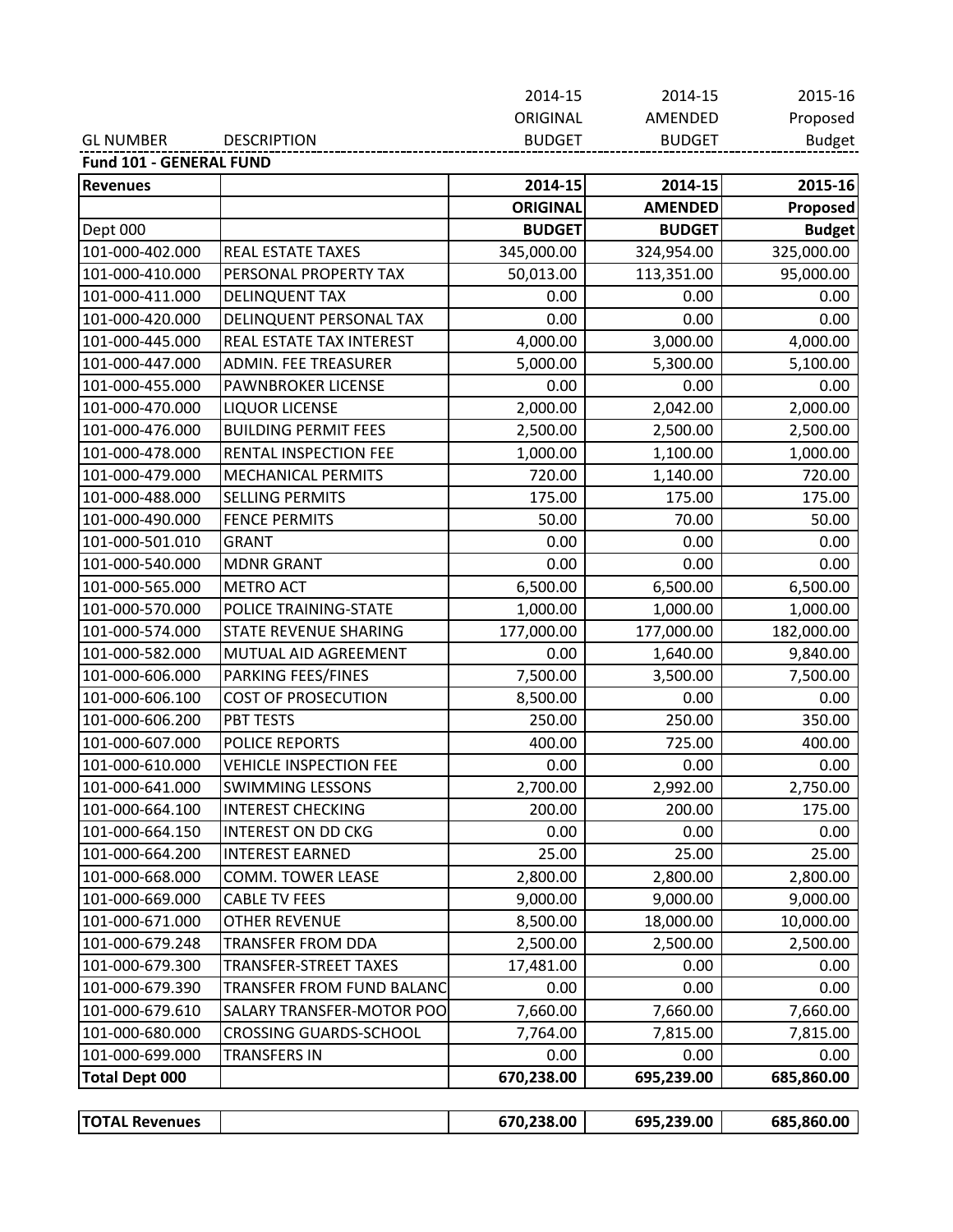## **Expenditures**

| Dept 101-VILLAGE COUNCIL       |                             | 2014-2015 |           | 2015-2016 |
|--------------------------------|-----------------------------|-----------|-----------|-----------|
| 101-101-703.000                | <b>COUNCIL SALARY</b>       | 9,900.00  | 9,900.00  | 9,900.00  |
| 101-101-715.000                | FICA/MEDICARE               | 760.00    | 760.00    | 760.00    |
| 101-101-717.000                | <b>WORKMAN'S COMP.</b>      | 115.00    | 100.00    | 110.00    |
| 101-101-728.000                | <b>COUNCIL SUPPLIES</b>     | 200.00    | 200.00    | 200.00    |
| 101-101-807.000                | <b>AUDIT</b>                | 1,620.00  | 1,880.00  | 1,880.00  |
| 101-101-822.000                | <b>CONTRACTUAL SERVICES</b> | 500.00    | 500.00    | 100.00    |
| 101-101-901.000                | PRINTING/PUBLISHING         | 0.00      | 1,500.00  | 1,500.00  |
| 101-101-936.000                | <b>TECH SERVICES</b>        | 510.00    | 510.00    | 531.00    |
| 101-101-958.000                | DUES/MEMBERSHIPS            | 1,500.00  | 1,500.00  | 1,500.00  |
| 101-101-959.000                | <b>MISCELLANEOUS</b>        | 1,000.00  | 1,000.00  | 400.00    |
| Total Dept 101-VILLAGE COUNCIL |                             | 16,105.00 | 17,850.00 | 16,881.00 |

| Dept 136-PROSECUTING ATTY              |                           | 2014-2015 |          | 2015-2016         |
|----------------------------------------|---------------------------|-----------|----------|-------------------|
| 101-136-826.000                        | <b>IATTORNEY FEES</b>     | 15.000.00 | $0.00\,$ | 0.00              |
| 101-136-826.100                        | <b>IATTORNEY EXPENSES</b> | 0.00      | 0.00     | $0.00\,$          |
| <b>Total Dept 136-PROSECUTING ATTY</b> |                           | 15,000.00 | 0.00     | 0.00 <sub>1</sub> |

| <b>Dept 137-MUNICIPAL ATTORNEY</b> |                                          | 2014-2015 |          | 2015-2016 |
|------------------------------------|------------------------------------------|-----------|----------|-----------|
| 101-137-826.000                    | IATTORNEY FEES                           | 8.500.00  | 8,500.00 | 8,500.00  |
| 101-137-826.100                    | <b>IATTORNEY EXPENSES</b>                | 150.00    | 250.00   | 150.00    |
|                                    | <b>Total Dept 137-MUNICIPAL ATTORNEY</b> | 8,650.00  | 8,750.00 | 8,650.00  |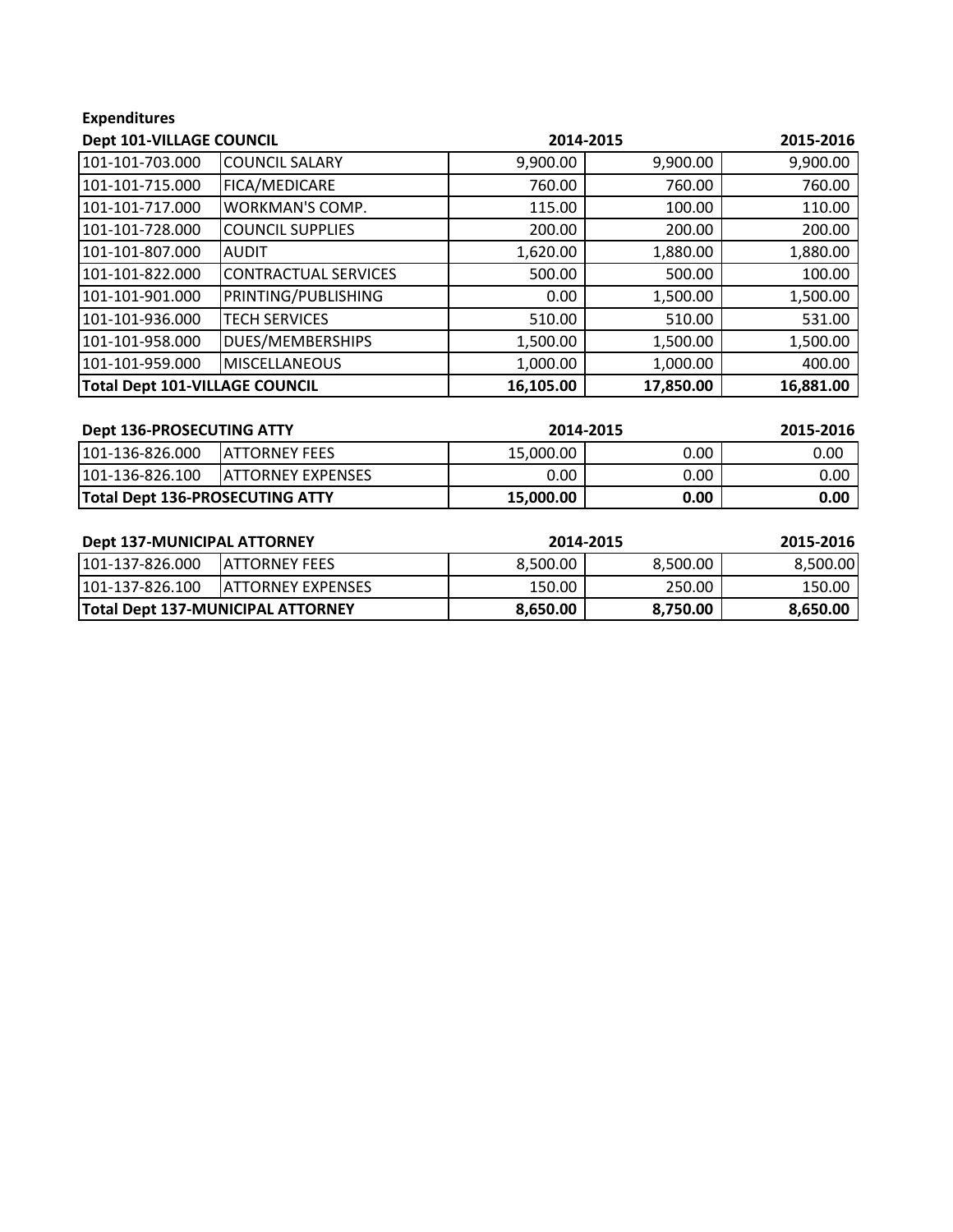| <b>Dept 172-VILLAGE MANAGER</b>       |                               | 2014-2015 |           | 2015-2016 |
|---------------------------------------|-------------------------------|-----------|-----------|-----------|
| 101-172-703.000                       | SALARY-MANAGER                | 26,400.00 | 26,400.00 | 26,848.00 |
| 101-172-703.020                       | <b>HOLIDAY PAY</b>            | 1,700.00  | 1,700.00  | 1,720.00  |
| 101-172-703.030                       | <b>VACATION PAY</b>           | 1,850.00  | 1,850.00  | 1,878.00  |
| 101-172-703.040                       | SICK/PERSONAL                 | 2,220.00  | 2,220.00  | 2,253.00  |
| 101-172-703.060                       | <b>BONUS</b>                  | 0.00      | 0.00      | 0.00      |
| 101-172-715.000                       | FICA/MEDICARE                 | 2,020.00  | 2,230.00  | 2,166.00  |
| 101-172-716.000                       | UNEMPLOYMENT COMPENSATIO      | 50.00     | 50.00     | 50.00     |
| 101-172-717.000                       | <b>WORKMAN'S COMPENSATION</b> | 150.00    | 220.00    | 250.00    |
| 101-172-718.000                       | <b>PENSION</b>                | 1,440.00  | 1,440.00  | 1,440.00  |
| 101-172-719.000                       | <b>HEALTH INSURANCE</b>       | 22,382.00 | 23,735.00 | 13,878.00 |
| 101-172-720.000                       | <b>LIFE INSURANCE</b>         | 177.00    | 177.00    | 177.00    |
| 101-172-721.000                       | TUITION REIMBURSEMENT         | 0.00      | 0.00      | 0.00      |
| 101-172-722.000                       | <b>VISION REIMBURSEMENT</b>   | 0.00      | 0.00      | 250.00    |
| 101-172-728.000                       | <b>SUPPLIES</b>               | 100.00    | 100.00    | 100.00    |
| 101-172-730.000                       | <b>POSTAGE</b>                | 50.00     | 100.00    | 100.00    |
| 101-172-853.000                       | <b>TELEPHONE</b>              | 600.00    | 600.00    | 600.00    |
| 101-172-853.020                       | <b>CELL PHONE</b>             | 300.00    | 300.00    | 360.00    |
| 101-172-853.040                       | <b>INTERNET SERVICE</b>       | 0.00      | 0.00      | 0.00      |
| 101-172-864.000                       | CONFERENCES/WORKSHOPS         | 1,500.00  | 1,500.00  | 1,500.00  |
| 101-172-901.000                       | PRINTING                      | 100.00    | 100.00    | 100.00    |
| 101-172-936.000                       | <b>TECH SERVICES</b>          | 638.00    | 638.00    | 664.00    |
| 101-172-958.000                       | DUES/MEMBERSHIPS              | 210.00    | 210.00    | 210.00    |
| 101-172-959.000                       | <b>MISCELLANEOUS</b>          | 200.00    | 200.00    | 100.00    |
| 101-172-965.000                       | <b>EQUIPMENT PURCHASE</b>     | 0.00      | 500.00    | 0.00      |
| <b>Total Dept 172-VILLAGE MANAGER</b> |                               | 62,087.00 | 64,270.00 | 54,644.00 |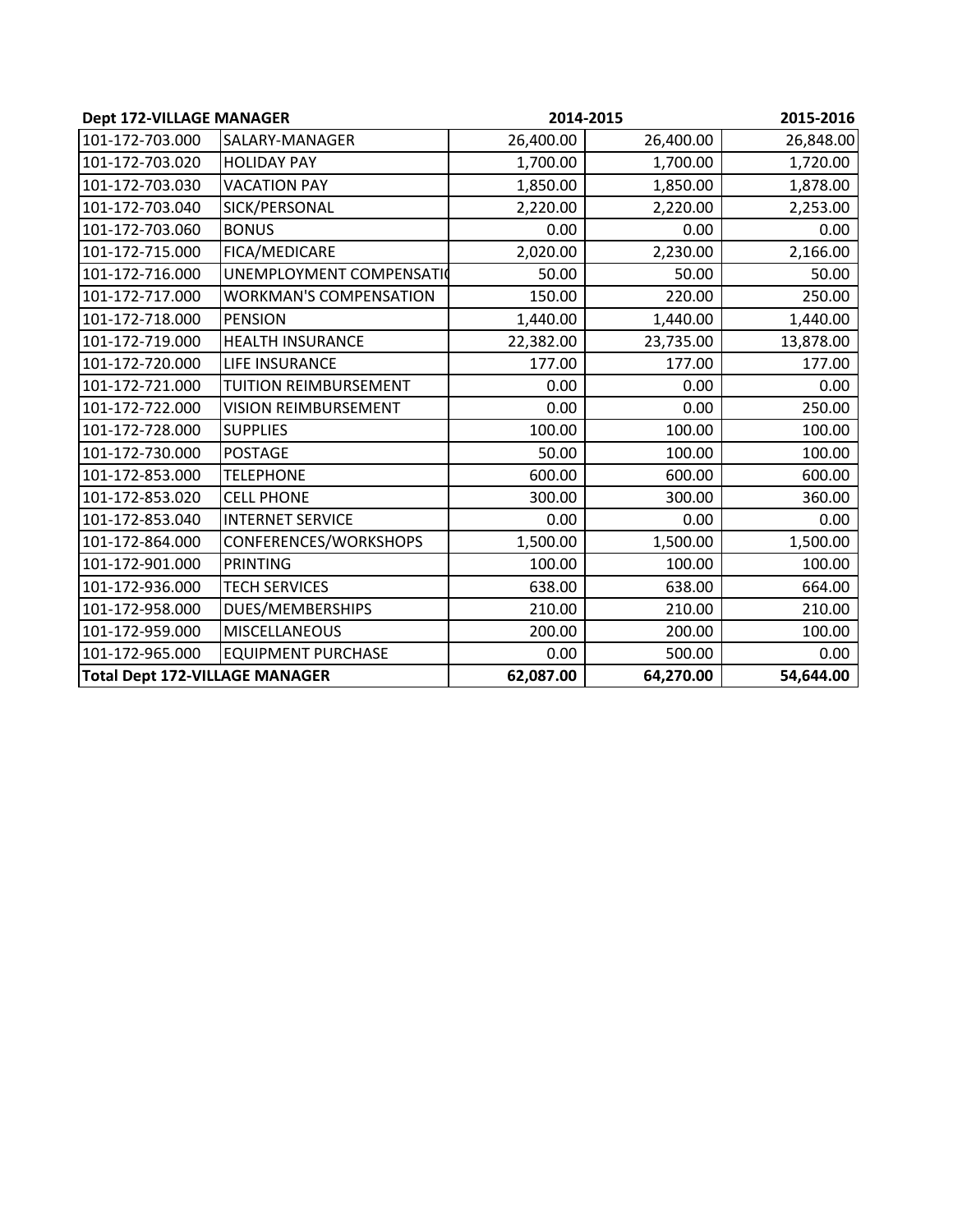| Dept 215-VILLAGE CLERK              |                              | 2014-2015 |           | 2015-2016 |
|-------------------------------------|------------------------------|-----------|-----------|-----------|
| 101-215-703.000                     | SALARY-ADMIN. CLERK          | 13,470.00 | 13,470.00 | 13,698.00 |
| 101-215-703.020                     | <b>HOLIDAY PAY</b>           | 1,545.00  | 1,565.00  | 1,581.00  |
| 101-215-703.030                     | <b>VACATION PAY</b>          | 2,590.00  | 2,590.00  | 2,635.00  |
| 101-215-703.040                     | SICK/PERSONAL                | 2,073.00  | 2,600.00  | 2,108.00  |
| 101-215-703.060                     | <b>BONUS</b>                 | 0.00      | 0.00      | 0.00      |
| 101-215-703.200                     | <b>DEPUTY CLERK SALARY</b>   | 0.00      | 0.00      | 0.00      |
| 101-215-715.000                     | FICA/MEDICARE                | 1,451.00  | 1,451.00  | 1,151.00  |
| 101-215-716.000                     | UNEMPLOYMENT COMPENSATIO     | 25.00     | 25.00     | 25.00     |
| 101-215-717.000                     | WORKERS COMP. FUND.          | 89.00     | 210.00    | 225.00    |
| 101-215-718.000                     | PENSION-ADMIN. CLERK         | 1,347.00  | 1,347.00  | 1,370.00  |
| 101-215-719.000                     | <b>HEALTH INSURANCE</b>      | 7,587.00  | 10,488.00 | 10,460.00 |
| 101-215-720.000                     | LIFE INSURANCE               | 177.00    | 177.00    | 177.00    |
| 101-215-721.000                     | <b>TUITION REIMBURSEMENT</b> | 0.00      | 0.00      | 0.00      |
| 101-215-722.000                     | <b>VISION REIMBURSEMENT</b>  | 0.00      | 160.00    | 250.00    |
| 101-215-728.000                     | <b>SUPPLIES</b>              | 500.00    | 500.00    | 500.00    |
| 101-215-730.000                     | <b>POSTAGE</b>               | 630.00    | 630.00    | 630.00    |
| 101-215-830.000                     | <b>BANK SERVICE CHGS</b>     | 240.00    | 240.00    | 240.00    |
| 101-215-853.000                     | <b>TELEPHONE</b>             | 600.00    | 600.00    | 600.00    |
| 101-215-853.040                     | <b>INTERNET SERVICE</b>      | 0.00      | 0.00      | 0.00      |
| 101-215-864.000                     | CONFERENCES/WORKSHOPS        | 150.00    | 195.00    | 300.00    |
| 101-215-901.000                     | <b>PRINTING</b>              | 2,850.00  | 3,500.00  | 3,000.00  |
| 101-215-931.000                     | <b>MAINT-SERVICES</b>        | 0.00      | 0.00      | 0.00      |
| 101-215-934.000                     | <b>SERVICE CONTRACTS</b>     | 0.00      | 0.00      | 0.00      |
| 101-215-936.000                     | <b>TECH SERVICES</b>         | 2,550.00  | 2,550.00  | 2,652.00  |
| 101-215-958.000                     | <b>DUES/MEMBERSHIPS</b>      | 0.00      | 0.00      | 0.00      |
| 101-215-959.000                     | <b>MISCELLANEOUS</b>         | 100.00    | 100.00    | 50.00     |
| 101-215-965.000                     | <b>EQUIPMENT PURCHASE</b>    | 100.00    | 100.00    | 350.00    |
| 101-215-981.000                     | <b>CAPITAL OUTLAY</b>        | 0.00      | 0.00      | 0.00      |
| <b>Total Dept 215-VILLAGE CLERK</b> |                              | 38,074.00 | 42,498.00 | 42,002.00 |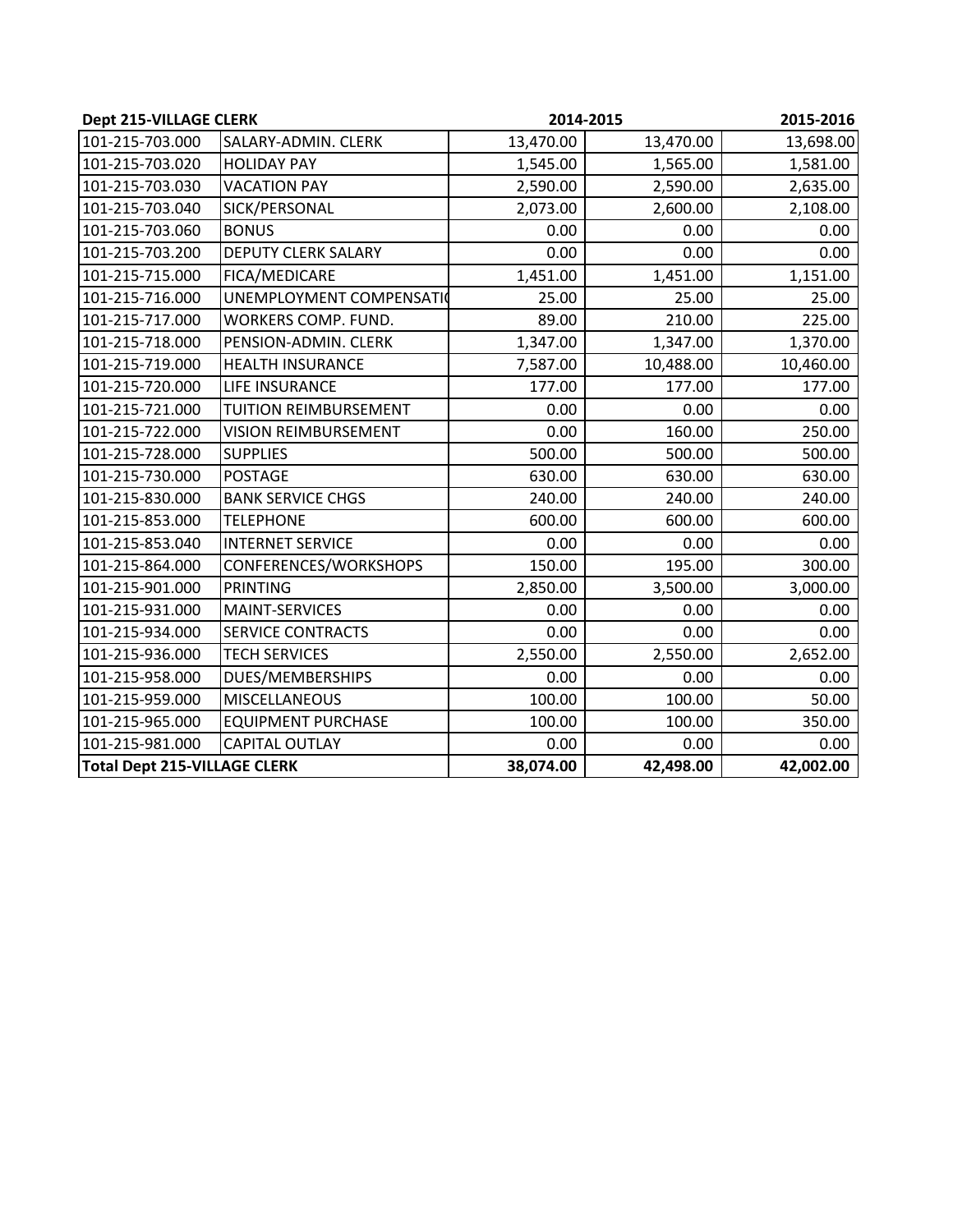| <b>Dept 253-VILLAGE TREASURER</b>       |                        |          | 2014-2015 | 2015-2016 |
|-----------------------------------------|------------------------|----------|-----------|-----------|
| 101-253-703.000                         | SALARY-TREASURER       | 7,105.00 | 7,105.00  | 7,226.00  |
| 101-253-703.060                         | <b>BONUS</b>           | 0.00     | 0.00      | 0.00      |
| 101-253-703.100                         | <b>ADMIN. FEE</b>      | 0.00     | 0.00      | 0.00      |
| 101-253-715.000                         | FICA/MEDICARE          | 544.00   | 544.00    | 553.00    |
| 101-253-717.000                         | <b>WORKMAN'S COMP.</b> | 49.00    | 35.00     | 35.00     |
| 101-253-728.000                         | <b>SUPPLIES</b>        | 100.00   | 100.00    | 100.00    |
| 101-253-730.000                         | <b>POSTAGE</b>         | 500.00   | 650.00    | 600.00    |
| 101-253-807.000                         | <b>AUDIT</b>           | 405.00   | 405.00    | 405.00    |
| 101-253-901.000                         | PRINTING               | 250.00   | 250.00    | 150.00    |
| 101-253-936.000                         | <b>TECH SERVICES</b>   | 829.00   | 829.00    | 864.00    |
| 101-253-959.000                         | <b>MISCELLANEOUS</b>   | 100.00   | 100.00    | 50.00     |
| 101-253-964.000                         | <b>REFUNDS</b>         | 0.00     | 895.00    | 250.00    |
| 101-253-981.000                         | <b>CAPITAL OUTLAY</b>  | 0.00     | 0.00      | 0.00      |
| <b>Total Dept 253-VILLAGE TREASURER</b> |                        | 9,882.00 | 10,913.00 | 10,233.00 |

| <b>Dept 262-ELECTIONS</b>       |                           | 2014-2015 |        | 2015-2016         |
|---------------------------------|---------------------------|-----------|--------|-------------------|
| 101-262-729.000                 | <b>IELECTION SUPPLIES</b> | 0.00      | 0.00   |                   |
| 101-262-805.000                 | <b>IELECTION SERVICES</b> | 250.00    | 250.00 | $0.00\,$          |
| <b>Total Dept 262-ELECTIONS</b> |                           | 250.00    | 250.00 | 0.00 <sub>1</sub> |

| <b>Dept 265-VILLAGE HALL</b>       |                                  |           | 2014-2015 |           |
|------------------------------------|----------------------------------|-----------|-----------|-----------|
| 101-265-776.000                    | <b>SUPPLIES</b>                  | 1,000.00  | 1,000.00  | 1,000.00  |
| 101-265-822.000                    | <b>CONTRACTUAL SERVICES</b>      | 1,500.00  | 1,500.00  | 1,500.00  |
| 101-265-921.000                    | <b>ELECTRIC</b>                  | 6,325.00  | 6,325.00  | 6,500.00  |
| 101-265-923.000                    | <b>HEAT</b>                      | 6,000.00  | 6,500.00  | 6,500.00  |
| 101-265-925.000                    | <b>WATER &amp; SEWER</b>         | 0.00      | 0.00      | 0.00      |
| 101-265-931.000                    | <b>REPAIRS &amp; MAINTENANCE</b> | 5,000.00  | 7,500.00  | 7,433.00  |
| 101-265-943.000                    | <b>EQUIPMENT RENTAL</b>          | 0.00      | 0.00      | 0.00      |
| 101-265-959.000                    | <b>MISCELLANEOUS</b>             | 300.00    | 300.00    | 150.00    |
| 101-265-981.000                    | <b>CAPITAL OUTLAY</b>            | 0.00      | 0.00      | 0.00      |
| <b>Total Dept 265-VILLAGE HALL</b> |                                  | 20,125.00 | 23,125.00 | 23,083.00 |

| <b>Dept 290-CONTINGENCY</b>       |                     | 2014-2015 |      | 2015-2016 |
|-----------------------------------|---------------------|-----------|------|-----------|
| 101-290-969.000                   | <b>ICONTINGENCY</b> | 0.00      | 0.00 |           |
| <b>Total Dept 290-CONTINGENCY</b> |                     | 0.00      | 0.00 | 0.00      |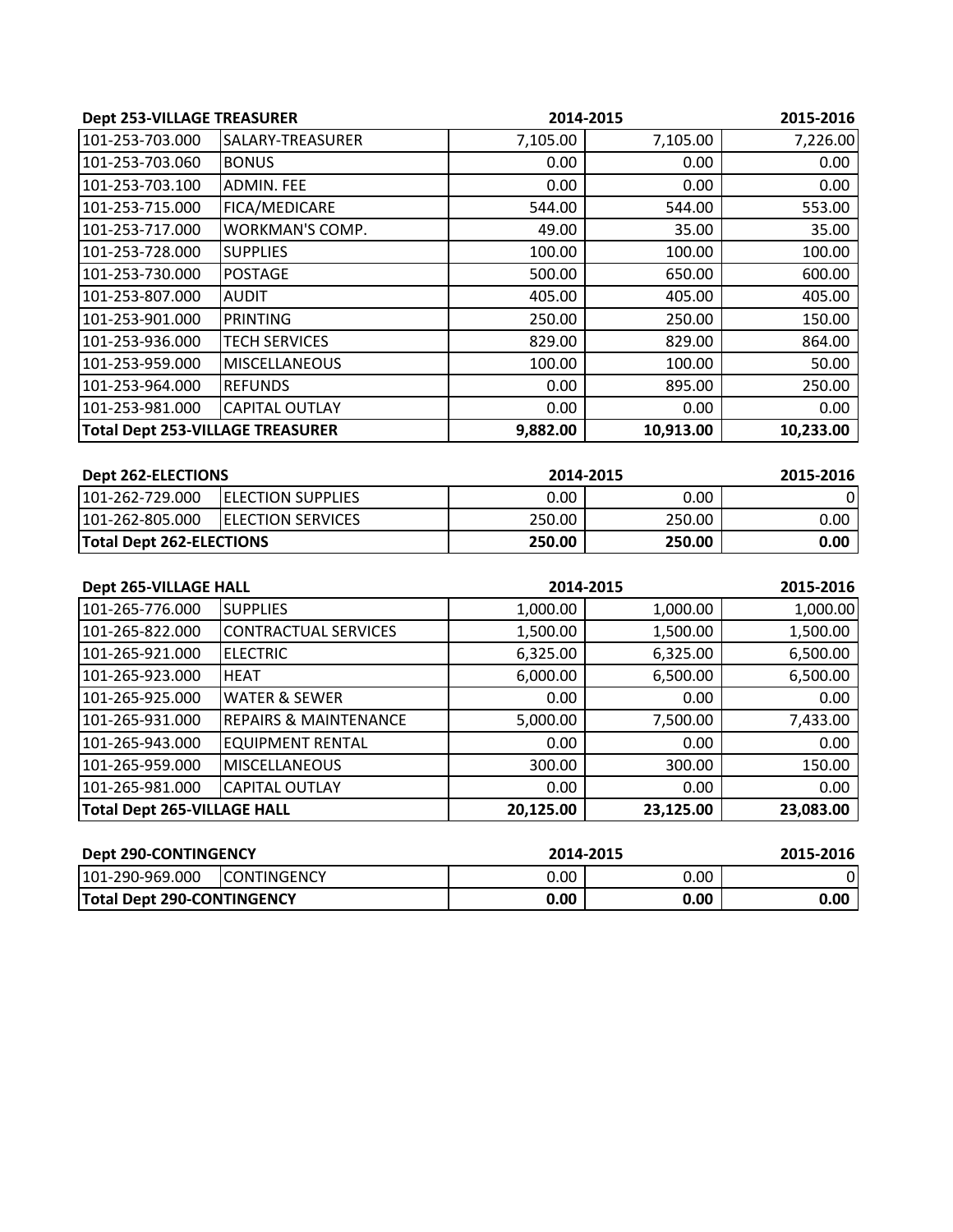| <b>Dept 301-POLICE DEPARTMENT</b> |                                         |            | 2014-2015  | 2015-2016  |
|-----------------------------------|-----------------------------------------|------------|------------|------------|
| 101-301-703.000                   | POLICE SALARY                           | 197,000.00 | 197,000.00 | 205,000.00 |
| 101-301-703.010                   | <b>OVERTIME PAY</b>                     | 7,500.00   | 7,500.00   | 7,500.00   |
| 101-301-703.011                   | <b>VEHICLE INSPECTION</b>               | 0.00       | 0.00       | 0.00       |
| 101-301-703.020                   | <b>HOLIDAY PAY</b>                      | 7,365.00   | 7,365.00   | 7,093.00   |
| 101-301-703.030                   | <b>VACATION PAY</b>                     | 17,630.00  | 17,630.00  | 16,360.00  |
| 101-301-703.040                   | SICK/PERSONAL                           | 14,000.00  | 14,000.00  | 10,845.00  |
| 101-301-703.050                   | <b>PART TIME SALARIES</b>               | 20,000.00  | 20,000.00  | 26,000.00  |
| 101-301-703.060                   | <b>BONUS</b>                            | 0.00       | 0.00       | 0.00       |
| 101-301-715.000                   | FICA/MEDICARE                           | 17,412.00  | 17,650.00  | 18,281.00  |
| 101-301-716.000                   | UNEMPLOYMENT INSURANCE                  | 150.00     | 150.00     | 150.00     |
| 101-301-717.000                   | <b>WORKMAN'S COMP</b>                   | 5,422.00   | 6,081.00   | 6,100.00   |
| 101-301-718.000                   | <b>PENSION</b>                          | 7,275.00   | 7,275.00   | 7,304.00   |
| 101-301-719.000                   | <b>HEALTH INSURANCE</b>                 | 24,725.00  | 23,725.00  | 27,142.00  |
| 101-301-719.100                   | <b>INSURANCE BUY-OUT</b>                | 3,000.00   | 3,000.00   | 0.00       |
| 101-301-719.500                   | <b>DISABILITY INSURANCE</b>             | 238.00     | 238.00     | 238.00     |
| 101-301-720.000                   | LIFE INSURANCE                          | 1,764.00   | 1,764.00   | 1,764.00   |
| 101-301-722.000                   | <b>VISION REIMBURSEMENT</b>             | 0.00       | 1,000.00   | 1,250.00   |
| 101-301-728.000                   | <b>SUPPLIES</b>                         | 750.00     | 750.00     | 750.00     |
| 101-301-730.000                   | <b>POSTAGE</b>                          | 100.00     | 100.00     | 100.00     |
| 101-301-756.000                   | <b>MISCELLANEOUS</b>                    | 500.00     | 700.00     | 500.00     |
| 101-301-768.000                   | UNIFORMS/BOOTS/ETC                      | 1,300.00   | 1,300.00   | 1,300.00   |
| 101-301-768.020                   | RESERVE UNIFORMS/SUPPLIES               | 700.00     | 700.00     | 700.00     |
| 101-301-768.100                   | <b>UNIFORM CLEANING</b>                 | 1,000.00   | 1,000.00   | 1,000.00   |
| 101-301-853.000                   | <b>TELEPHONE</b>                        | 1,500.00   | 1,500.00   | 1,500.00   |
| 101-301-853.020                   | <b>CELL PHONE</b>                       | 1,020.00   | 1,020.00   | 1,020.00   |
| 101-301-853.030                   | <b>RADIOS</b>                           | 762.00     | 1,462.00   | 762.00     |
| 101-301-853.040                   | <b>INTERNET SERVICE</b>                 | 0.00       | 0.00       | 0.00       |
| 101-301-864.000                   | CONFERENCES/WORKSHOPS                   | 0.00       | 0.00       | 0.00       |
| 101-301-865.000                   | MILEAGE/TRAVEL EXP                      | 400.00     | 400.00     | 400.00     |
| 101-301-865.500                   | VEH INSP MILEAGE/EXPENSES               | 0.00       | 0.00       | 0.00       |
| 101-301-901.000                   | <b>PRINTING</b>                         | 400.00     | 400.00     | 400.00     |
| 101-301-936.000                   | <b>TECH SERVICES</b>                    | 2,506.00   | 2,506.00   | 2,607.00   |
| 101-301-937.000                   | <b>LEIN SERVICE</b>                     | 1,000.00   | 1,000.00   | 1,000.00   |
| 101-301-955.000                   | <b>TRAINING FUNDS-STATE</b>             | 1,200.00   | 1,200.00   | 1,200.00   |
| 101-301-956.000                   | TRAINING FUNDS-VILLAGE                  | 2,500.00   | 2,500.00   | 2,500.00   |
| 101-301-958.000                   | DUES/MEMBERSHIPS                        | 400.00     | 400.00     | 400.00     |
| 101-301-959.000                   | <b>MISCELLANEOUS</b>                    | 0.00       | 0.00       | 0.00       |
| 101-301-960.000                   | <b>BONDS</b>                            | 0.00       | 0.00       | 0.00       |
| 101-301-963.000                   | <b>LIABILITY INSURANCE</b>              | 252.00     | 551.00     | 551.00     |
| 101-301-965.000                   | <b>EQUIPMENT PURCHASE</b>               | 3,500.00   | 3,500.00   | 3,000.00   |
| 101-301-981.000                   | CAPITAL OUTLAY                          | 3,000.00   | 7,413.00   | 10,000.00  |
| 101-301-999.610                   | TRANSFER TO MOTOR POOL                  | 28,000.00  | 28,000.00  | 30,000.00  |
|                                   | <b>Total Dept 301-POLICE DEPARTMENT</b> | 374,271.00 | 380,780.00 | 394,717.00 |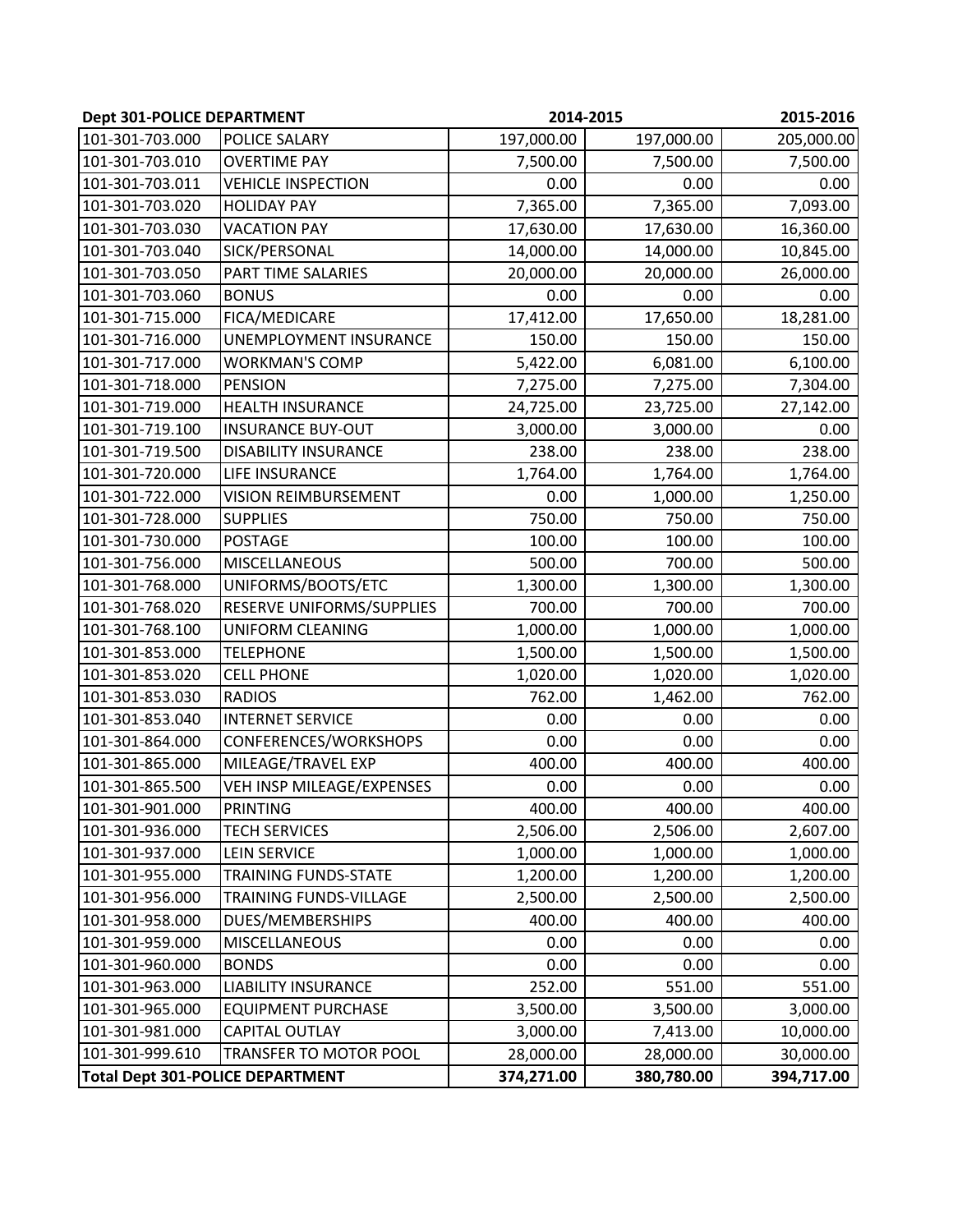| <b>Dept 302-CROSSING GUARDS</b>       |                           | 2014-2015 |          | 2015-2016 |
|---------------------------------------|---------------------------|-----------|----------|-----------|
| 101-302-703.050                       | <b>SALARIES PART-TIME</b> | 7,259.00  | 7,259.00 | 7,259.00  |
| 101-302-703.060                       | <b>BONUS</b>              | 0.00      | 0.00     | 0.00      |
| 101-302-715.000                       | FICA/MEDICARE             | 556.00    | 556.00   | 556.00    |
| 101-302-716.000                       | UNEMPLOYMENT COMPENSATIO  | 0.00      | 0.00     | 0.00      |
| 101-302-717.000                       | <b>WORKMAN'S COMP</b>     | 0.00      | 250.00   | 250.00    |
| 101-302-756.000                       | <b>OPERATING SUPPLIES</b> | 0.00      | 35.00    | 0.00      |
| <b>Total Dept 302-CROSSING GUARDS</b> |                           | 7,815.00  | 8,100.00 | 8,065.00  |

| <b>Dept 371-BUILDING INSPECTOR</b>       |                                 | 2014-2015 |          | 2015-2016 |
|------------------------------------------|---------------------------------|-----------|----------|-----------|
| 101-371-802.000                          | CODE ENFORCE/CONTRACTUAL        | 1,200.00  | 1,200.00 | 2,500.00  |
| 101-371-822.000                          | <b>IBUILDING INSPECTOR FEES</b> | 2,250.00  | 2,250.00 | 2,250.00  |
| 101-371-823.000                          | IMECHANICAL INSPECTOR FEE       | 620.00    | 1,350.00 | 648.00    |
| 101-371-959.000                          | <b>IMISCELLANEOUS</b>           | 200.00    | 200.00   | 200.00    |
| <b>Total Dept 371-BUILDING INSPECTOR</b> |                                 | 4,270.00  | 5,000.00 | 5,598.00  |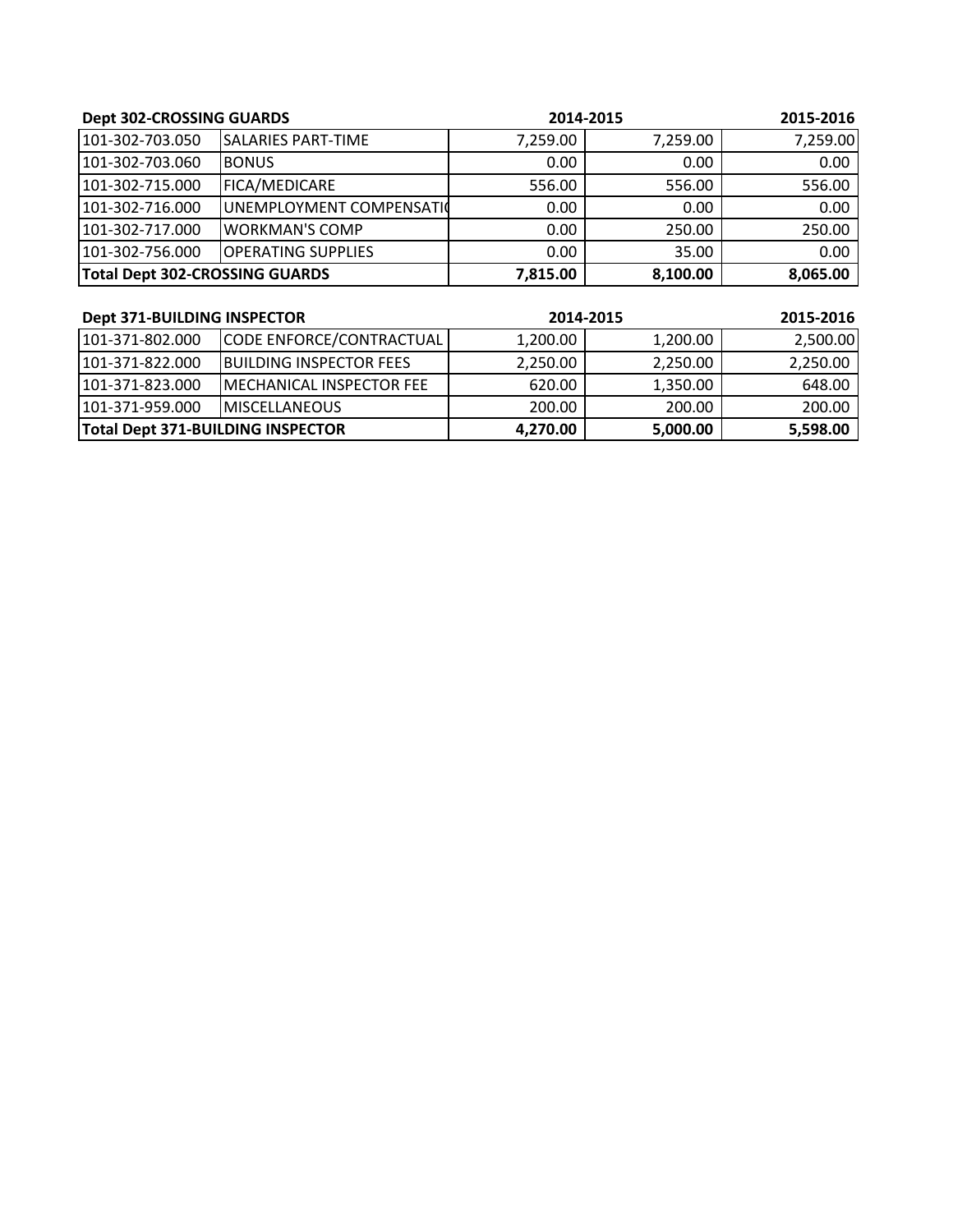## **Dept 441‐DPW**

| <b>Salaries</b> |                        |           | 2014-2015 | 2015-2016 |
|-----------------|------------------------|-----------|-----------|-----------|
| 101-441-703.000 | <b>SALARIES</b>        | 21,509.00 | 21,509.00 | 21,453.00 |
| 101-441-703.010 | <b>OVERTIME PAY</b>    | 1,000.00  | 1,011.00  | 1,200.00  |
| 101-441-703.020 | <b>HOLIDAY PAY</b>     | 0.00      | 0.00      | 0.00      |
| 101-441-703.030 | <b>VACATION PAY</b>    | 0.00      | 0.00      | 0.00      |
| 101-441-703.040 | SICK/PERSONAL          | 0.00      | 0.00      | 0.00      |
| 101-441-703.050 | SALARIES-PART-TIME     | 0.00      | 0.00      | 0.00      |
| 101-441-715.000 | FICA/MEDICARE          | 1,665.00  | 1,665.00  | 1,691.00  |
| 101-441-716.000 | UNEMPLOYMENT INSURANCE | 150.00    | 150.00    | 150.00    |
| 101-441-717.000 | <b>WORKMAN'S COMP</b>  | 2,119.00  | 825.00    | 825.00    |
|                 | <b>Total</b>           | 26,443.00 | 25,160.00 | 25,319.00 |

| <b>Supplies and Other Expenses</b> |                                      |           | 2014-2015 | 2015-2016 |
|------------------------------------|--------------------------------------|-----------|-----------|-----------|
| 101-441-776.000                    | <b>SUPPLIES</b>                      | 500.00    | 500.00    | 500.00    |
| 101-441-836.000                    | <b>CDL EXPENSES</b>                  | 500.00    | 600.00    | 650.00    |
| 101-441-853.000                    | <b>TELEPHONE</b>                     | 750.00    | 750.00    | 750.00    |
| 101-441-921.000                    | <b>ELECTRIC</b>                      | 3,075.00  | 3,075.00  | 3,075.00  |
| 101-441-923.000                    | <b>HEAT</b>                          | 3,700.00  | 4,500.00  | 3,700.00  |
| 101-441-926.000                    | <b>STREET LIGHTS</b>                 | 18,200.00 | 18,200.00 | 18,200.00 |
| 101-441-931.000                    | <b>BUILDING REPAIRS &amp; MAINT.</b> | 3,500.00  | 14,890.00 | 3,500.00  |
| 101-441-934.000                    | <b>CONTRACTUAL SERVICES</b>          | 550.00    | 2,636.00  | 2,636.00  |
| 101-441-943.000                    | PW EQUIPMENT RENTALGENERA            | 3,750.00  | 3,750.00  | 4,125.00  |
| 101-441-959.000                    | <b>MISCELLANEOUS</b>                 | 250.00    | 250.00    | 250.00    |
| 101-441-963.000                    | <b>MULTI-PERIL INSURANCE</b>         | 251.00    | 551.00    | 551.00    |
| 101-441-981.000                    | <b>CAPITAL OUTLAY</b>                | 0.00      | 2,086.00  | 0.00      |
|                                    | <b>Total</b>                         | 35,026.00 | 51,788.00 | 37,937.00 |

|                           | 2014-2015 | 2015-2016 |           |
|---------------------------|-----------|-----------|-----------|
| <b>Total Dept 441-DPW</b> | 61,469.00 | 76.948.00 | 63.256.00 |

| Dept 444-SIDEWALKS              |                            |          | 2014-2015 | 2015-2016 |
|---------------------------------|----------------------------|----------|-----------|-----------|
| 101-444-781.000                 | <b>ISIDEWALK MATERIALS</b> | 1,769.00 | 3,100.00  | 7,862.00  |
| 101-444-959.000                 | <b>IMISCELLANEOUS</b>      | 0.00     | 0.00      | $0.00$    |
| <b>Total Dept 444-SIDEWALKS</b> |                            | 1,769.00 | 3,100.00  | 7,862.00  |

| <b>Dept 749-COMMUNITY PROMOTION</b> |                                           | 2014-2015 |        | 2015-2016 |
|-------------------------------------|-------------------------------------------|-----------|--------|-----------|
| 101-749-885.000                     | <b>IPUBLIC RELATIONS</b>                  | 100.00    | 100.00 | 100I      |
| 101-749-901.000                     | <b>PRINTING/PUBLISHING</b>                | 100.00    | 100.00 | 100.00    |
| 101-749-981.000                     | <b>ICAPITAL OUTLAY</b>                    | 0.00      | 0.00   | 0.00      |
|                                     | <b>Total Dept 749-COMMUNITY PROMOTION</b> | 200.00    | 200.00 | 200.00    |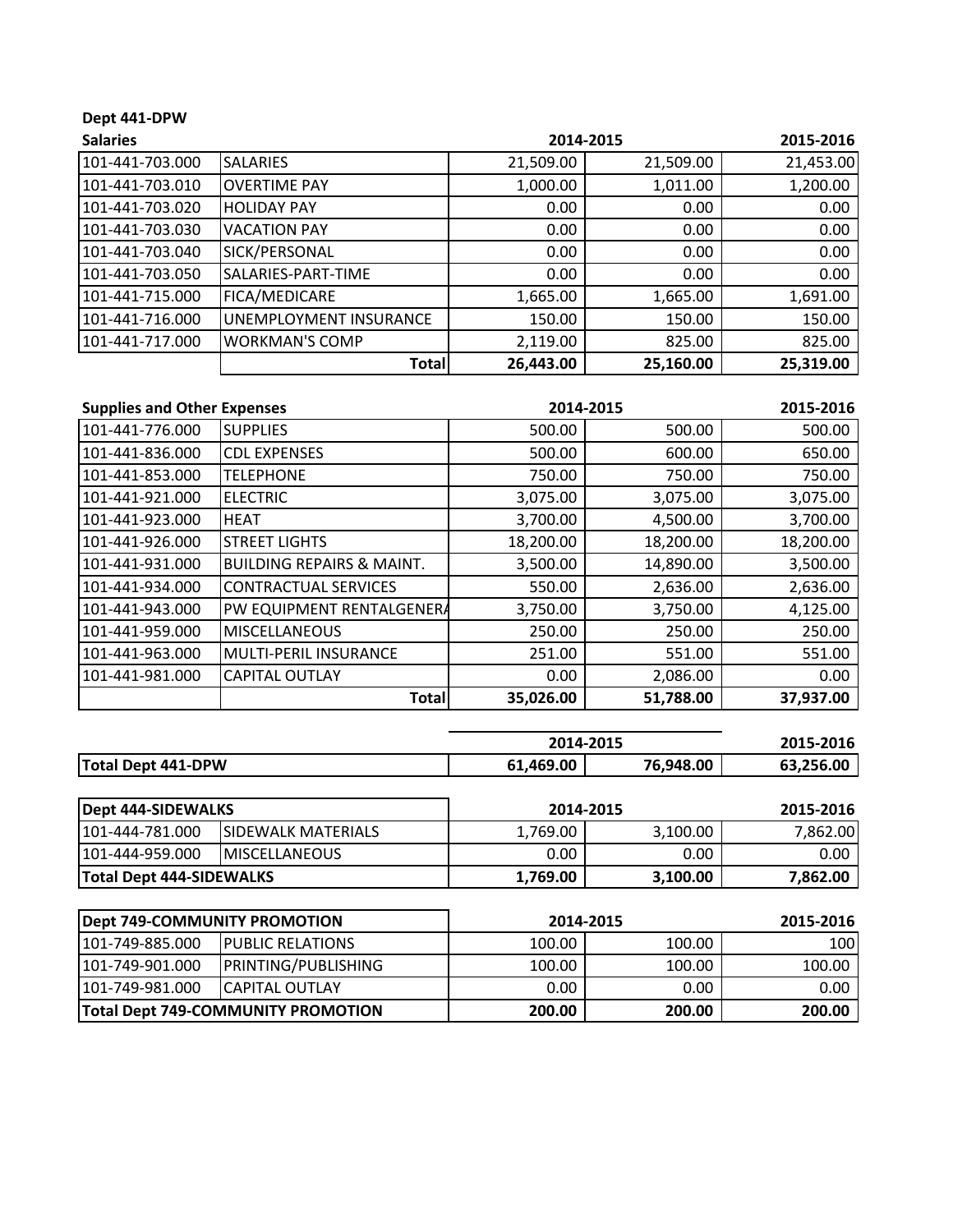## **Dept 751‐PARKS AND RECREATION**

| <b>Salaries</b> |                                  | 2014-2015 |           | 2015-2016 |
|-----------------|----------------------------------|-----------|-----------|-----------|
| 101-751-703.000 | <b>SALARIES-LEISURE SERVICES</b> | 9,336.00  | 9,653.00  | 9,312.00  |
| 101-751-703.010 | <b>OVERTIME</b>                  | 0.00      | 75.00     | 100.00    |
| 101-751-703.020 | <b>HOLIDAY PAY</b>               | 0.00      | 0.00      | 0.00      |
| 101-751-703.050 | SALARIES-LIFEGUARDS              | 10,900.00 | 11,650.00 | 12,000.00 |
| 101-751-703.051 | <b>TEMPORARY SALARIES</b>        | 2,000.00  | 2,000.00  | 2,300.00  |
| 101-751-703.060 | <b>BONUS</b>                     | 0.00      | 0.00      | 0.00      |
| 101-751-715.000 | FICA/MEDICARE                    | 1,775.00  | 1,785.00  | 1,807.00  |
| 101-751-717.000 | <b>WORKMAN'S COMP.</b>           | 310.00    | 590.00    | 600.00    |
|                 | Total                            | 24,321.00 | 25,753.00 | 26,119.00 |

| <b>Supplies and other Expenses</b> |                                   | 2014-2015 |           | 2015-2016 |
|------------------------------------|-----------------------------------|-----------|-----------|-----------|
| 101-751-756.000                    | <b>SUPPLIES &amp; MAINTENANCE</b> | 3,000.00  | 3,250.00  | 3,000.00  |
| 101-751-901.000                    | PRINTING/PUBLISHING               | 100.00    | 500.00    | 100.00    |
| 101-751-921.000                    | <b>ELECTRIC</b>                   | 550.00    | 550.00    | 550.00    |
| 101-751-923.000                    | IHEAT                             | 0.00      | 0.00      | 0.00      |
| 101-751-930.000                    | <b>REPAIRS</b>                    | 4,500.00  | 4,500.00  | 2,000.00  |
| 101-751-931.000                    | CONTRACTUAL                       | 0.00      | 0.00      | 0.00      |
| 101-751-943.000                    | <b>EQUIP.RENTAL TRANSFER</b>      | 8,500.00  | 9,500.00  | 9,250.00  |
| 101-751-958.010                    | LIFEGUARD CERTIFICATIONS          | 600.00    | 362.00    | 600.00    |
| 101-751-959.000                    | <b>MISCELLANEOUS</b>              | 100.00    | 0.00      | 50.00     |
| 101-751-964.000                    | <b>REFUNDS</b>                    | 0.00      | 140.00    | 0.00      |
| 101-751-985.000                    | <b>COMMUNITY PROJECTS</b>         | 8,600.00  | 8,900.00  | 9,000.00  |
|                                    | <b>Total</b>                      | 25,950.00 | 27,702.00 | 24,550.00 |

|                                            | 2014-2015 |           | 2015-2016 |  |
|--------------------------------------------|-----------|-----------|-----------|--|
| <b>Total Dept 751-PARKS AND RECREATION</b> | 50.271.00 | 53.455.00 |           |  |
|                                            |           |           |           |  |

| Dept 999-TRANSFERS              |                       |      | 2014-2015 | 2015-2016 |
|---------------------------------|-----------------------|------|-----------|-----------|
| 101-999-999.000                 | <b>ITRANSFERS OUT</b> | 0.00 | 0.00      |           |
| <b>Total Dept 999-TRANSFERS</b> |                       | 0.00 | 0.00      | 0.00      |

|                           | 2014-2015  |            | 2015-2016  |
|---------------------------|------------|------------|------------|
| <b>TOTAL Expenditures</b> | 670,238.00 | 695,239.00 | 685.860.00 |

Fund 101 ‐ GENERAL FUND:

|                                            | 2014-2015  |            | 2015-2016         |
|--------------------------------------------|------------|------------|-------------------|
| <b>TOTAL REVENUES</b>                      | 670,238.00 | 695,239.00 | 685,860.00        |
| <b>ITOTAL EXPENDITURES</b>                 | 670,238.00 | 695.239.00 | 685,860.00        |
| <b>INET OF REVENUES &amp; EXPENDITURES</b> | 0.00       | 0.00       | 0.00 <sub>1</sub> |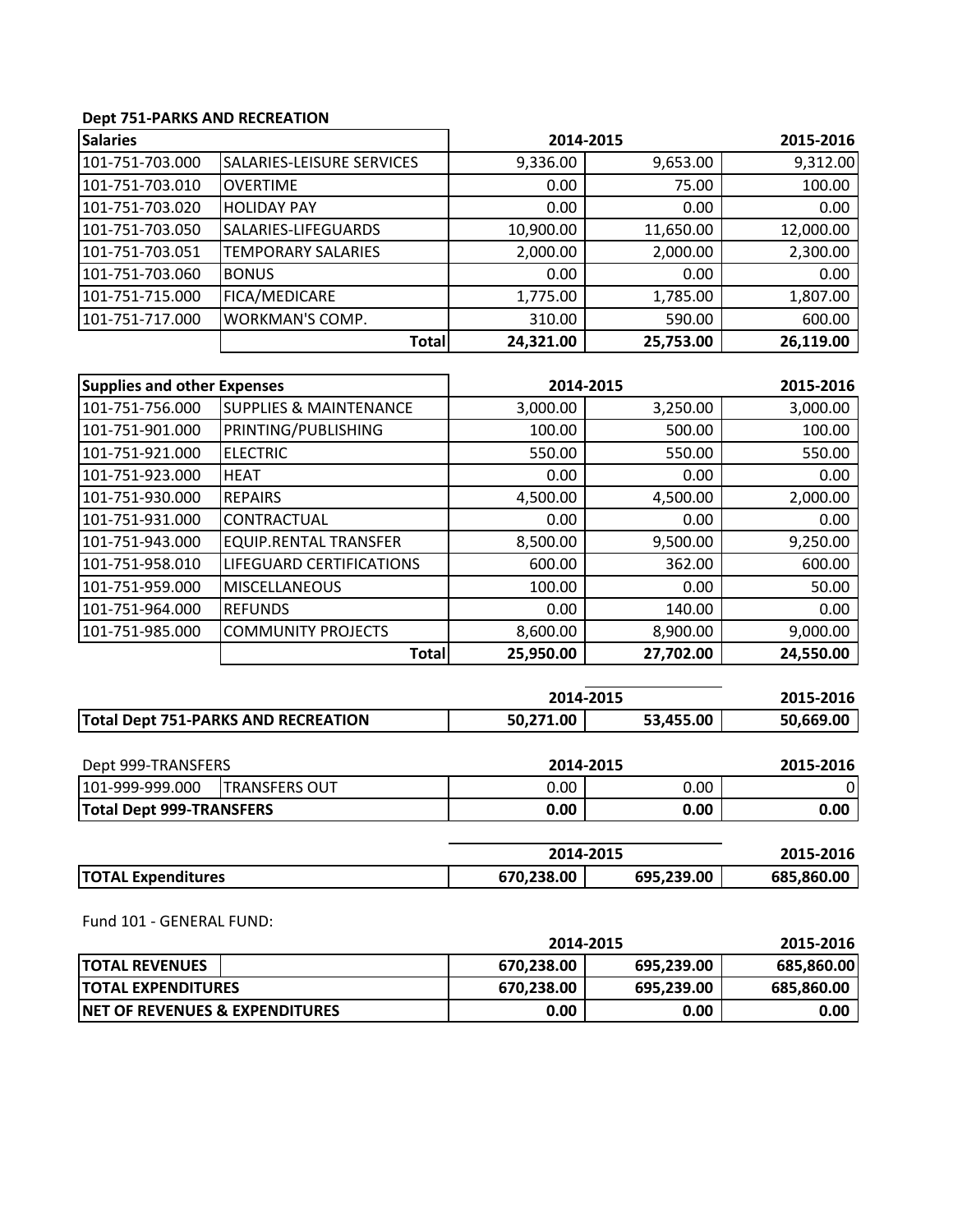### **Fund 202 ‐ MAJOR ROADS**

#### **Revenues**

| <b>Dept 000</b>       |                                  | 2014-2015<br>2015-2016 |            |            |
|-----------------------|----------------------------------|------------------------|------------|------------|
| 202-000-501.010       | GRANT                            | 0.00                   | 0.00       | 0.00       |
| 202-000-546.000       | <b>STATE OF MICHIGAN</b>         | 93,000.00              | 93,000.00  | 95,000.00  |
| 202-000-546.020       | <b>GRANT</b>                     | 0.00                   | 119,711.00 | 39,689.00  |
| 202-000-664.100       | <b>INTEREST ON INVESTMENT</b>    | 0.00                   | 0.00       | 0.00       |
| 202-000-679.230       | <b>TRANSFER FROM STREETS</b>     | 39,044.00              | 41,307.00  | 84,525.00  |
| 202-000-679.248       | TRANSFER FROM DDA                | 27,000.00              | 0.00       | 0.00       |
| 202-000-679.390       | <b>TRANSFER FROM FUND BALANC</b> | 0.00                   | 0.00       | 109,410.00 |
| Total Dept 000        |                                  | 159,044.00             | 254,018.00 | 328,624.00 |
|                       |                                  |                        |            |            |
| <b>TOTAL Revenues</b> |                                  | 159,044.00             | 254,018.00 | 328,624.00 |

Expenditures

| <b>Dept 290-CONTINGENCY</b>       | 2014-2015           |      | 2015-2016  |        |
|-----------------------------------|---------------------|------|------------|--------|
| 202-290-969.000                   | <b>ICONTINGENCY</b> | 0.00 | 136,480.00 | 0.00 I |
| <b>Total Dept 290-CONTINGENCY</b> |                     | 0.00 | 136,480.00 | 0.00   |

## **Dept 463‐MAINTENANCE**

| <b>Salaries</b>  |                         | 2014-2015 |           | 2015-2016 |
|------------------|-------------------------|-----------|-----------|-----------|
| 202-463-703.000  | ISALARIES-MAINTENANCE   | 10,148.00 | 11,200.00 | 10,122.00 |
| 202-463-703.010  | <b>IOVERTIME PAY</b>    | 0.00      | 50.00     | 0.00      |
| 202-463-715.000  | <b>ISOCIAL SECURITY</b> | 776.00    | 896.00    | 798.00    |
| 1202-463-717.000 | <b>IWORKMAN'S COMP.</b> | 1,251.00  | 1,893.00  | 1,950.00  |
|                  | Totall                  | 12,175.00 | 14,039.00 | 12,870.00 |

| <b>Materials, Supplies and Other Expenses</b> |                         | 2014-2015  |           | 2015-2016  |
|-----------------------------------------------|-------------------------|------------|-----------|------------|
| 202-463-782.000                               | <b>MATERIALS</b>        | 750.00     | 750.00    | 750.00     |
| 202-463-812.000                               | <b>ENGINEERING</b>      | 975.00     | 975.00    | 900.00     |
| 202-463-818.000                               | ICONTRACTUAL            | 0.00       | 0.00      | 0.00       |
| 202-463-864.000                               | CONFERENCES/WORKSHOPS   | 150.00     | 150.00    | 150.00     |
| 202-463-943.000                               | <b>EQUIPMENT RENTAL</b> | 17,500.00  | 17,500.00 | 19,000.00  |
| 202-463-963.000                               | <b>LIABILITY</b>        | 755.00     | 755.00    | 755.00     |
| 202-463-981.000                               | <b>CAPITAL OUTLAY</b>   | 90,000.00  | 42,500.00 | 255,761.00 |
|                                               | <b>Total</b>            | 110,130.00 | 62,630.00 | 277,316.00 |

|                                   | 2014-2015  |           | 2015-2016  |
|-----------------------------------|------------|-----------|------------|
| <b>Total Dept 463-MAINTENANCE</b> | 122,305.00 | 76,669.00 | 290,186.00 |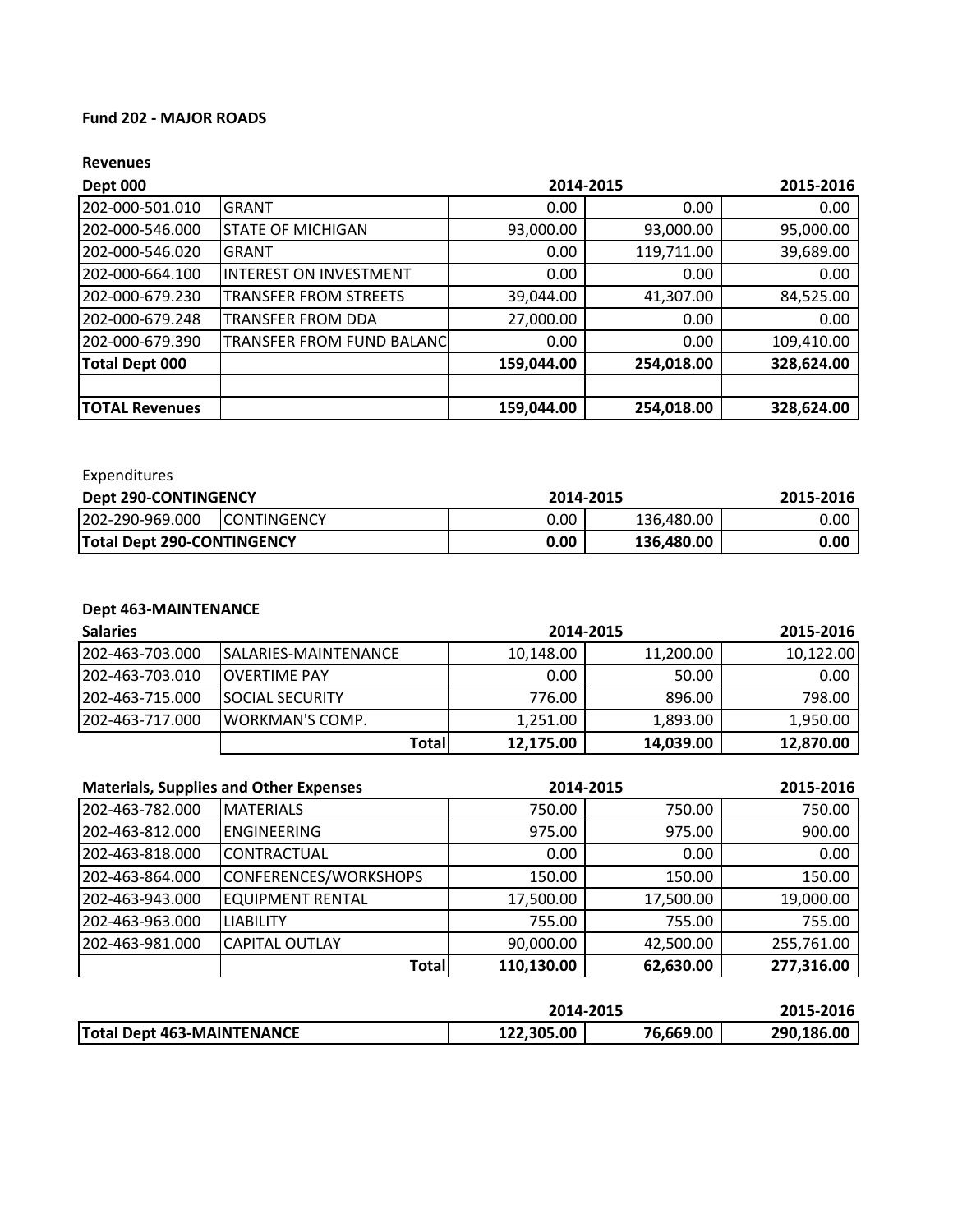| Dept 474-TRAFFIC              |                           | 2014-2015 |          | 2015-2016 |
|-------------------------------|---------------------------|-----------|----------|-----------|
| 202-474-703.000               | SALARIES-TRAFFIC SERVICES | 1,471.00  | 1,471.00 | 1,468.00  |
| 202-474-703.010               | <b>OVERTIME PAY</b>       | 0.00      | 0.00     | 0.00      |
| 1202-474-715.000              | <b>ISOCIAL SECURITY</b>   | 113.00    | 113.00   | 116.00    |
| 202-474-822.000               | <b>CONTRACTUAL</b>        | 1,000.00  | 1,400.00 | 1,500.00  |
| 202-474-940.000               | LEASE/RENTAL              | 3,956.00  | 4,000.00 | 3,956.00  |
| 1202-474-943.000              | <b>EQUIPMENT RENTAL</b>   | 500.00    | 500.00   | 550.00    |
| <b>Total Dept 474-TRAFFIC</b> |                           | 7,040.00  | 7,484.00 | 7,590.00  |

## **Dept 479‐ICE/SNOW**

| <b>Salaries</b>  |                                         | 2014-2015 |           | 2015-2016 |
|------------------|-----------------------------------------|-----------|-----------|-----------|
| 202-479-703.000  | <b>ISALARIES-SNOW &amp; ICE REMOVAL</b> | 5,628.00  | 6,628.00  | 5,614.00  |
| 1202-479-703.010 | <b>IOVERTIME PAY</b>                    | 3,000.00  | 3,000.00  | 3,000.00  |
| 1202-479-715.000 | <b>ISOCIAL SECURITY</b>                 | 345.00    | 531.00    | 430.00    |
| 1202-479-719.000 | <b>IHEALTH INSURANCE</b>                | 0.00      | 0.00      | 0.00      |
|                  | Totall                                  | 8,973.00  | 10,159.00 | 9,044.00  |

| <b>Materials</b>               |                          | 2014-2015 | 2015-2016 |           |           |
|--------------------------------|--------------------------|-----------|-----------|-----------|-----------|
| 202-479-782.000                | <b>IMATERIALS</b>        |           | 5,000.00  | 5,000.00  | 5,200.00  |
| 1202-479-943.000               | <b>IEQUIPMENT RENTAL</b> |           | 7,500.00  | 10,000.00 | 8,250.00  |
|                                |                          | Totall    | 12,500.00 | 15,000.00 | 13,450.00 |
|                                |                          |           |           |           |           |
| <b>Total Dept 479-ICE/SNOW</b> |                          |           | 21,473.00 | 25,159.00 | 22,494.00 |

| <b>Dept 483-ADMINISTRATION</b>       |                         | 2014-2015  |            | 2015-2016  |
|--------------------------------------|-------------------------|------------|------------|------------|
| 202-483-703.000                      | SALARIES-ADMINISTRATION | 0.00       | 0.00       | 0          |
| 202-483-703.172                      | <b>MANAGER SALARY</b>   | 2,400.00   | 2,400.00   | 2,441.00   |
| 202-483-703.215                      | <b>CLERK SALARY</b>     | 4,490.00   | 4,490.00   | 4,567.00   |
| 202-483-715.000                      | <b>SOCIAL SECURITY</b>  | 526.00     | 526.00     | 536.00     |
| 202-483-807.000                      | <b>AUDIT</b>            | 810.00     | 810.00     | 810.00     |
| <b>Total Dept 483-ADMINISTRATION</b> |                         | 8,226.00   | 8,226.00   | 8,354.00   |
| <b>TOTAL Expenditures</b>            |                         | 159,044.00 | 254,018.00 | 328,624.00 |
|                                      |                         |            |            |            |

| <b>Fund 202 - MAJOR ROADS:</b>             |            | 2014-2015  |                   |
|--------------------------------------------|------------|------------|-------------------|
| <b>ITOTAL REVENUES</b>                     | 159,044.00 | 254,018.00 | 328.624.00        |
| <b>ITOTAL EXPENDITURES</b>                 | 159,044.00 | 254,018.00 | 328.624.00        |
| <b>INET OF REVENUES &amp; EXPENDITURES</b> | 0.00       | 0.00       | 0.00 <sub>1</sub> |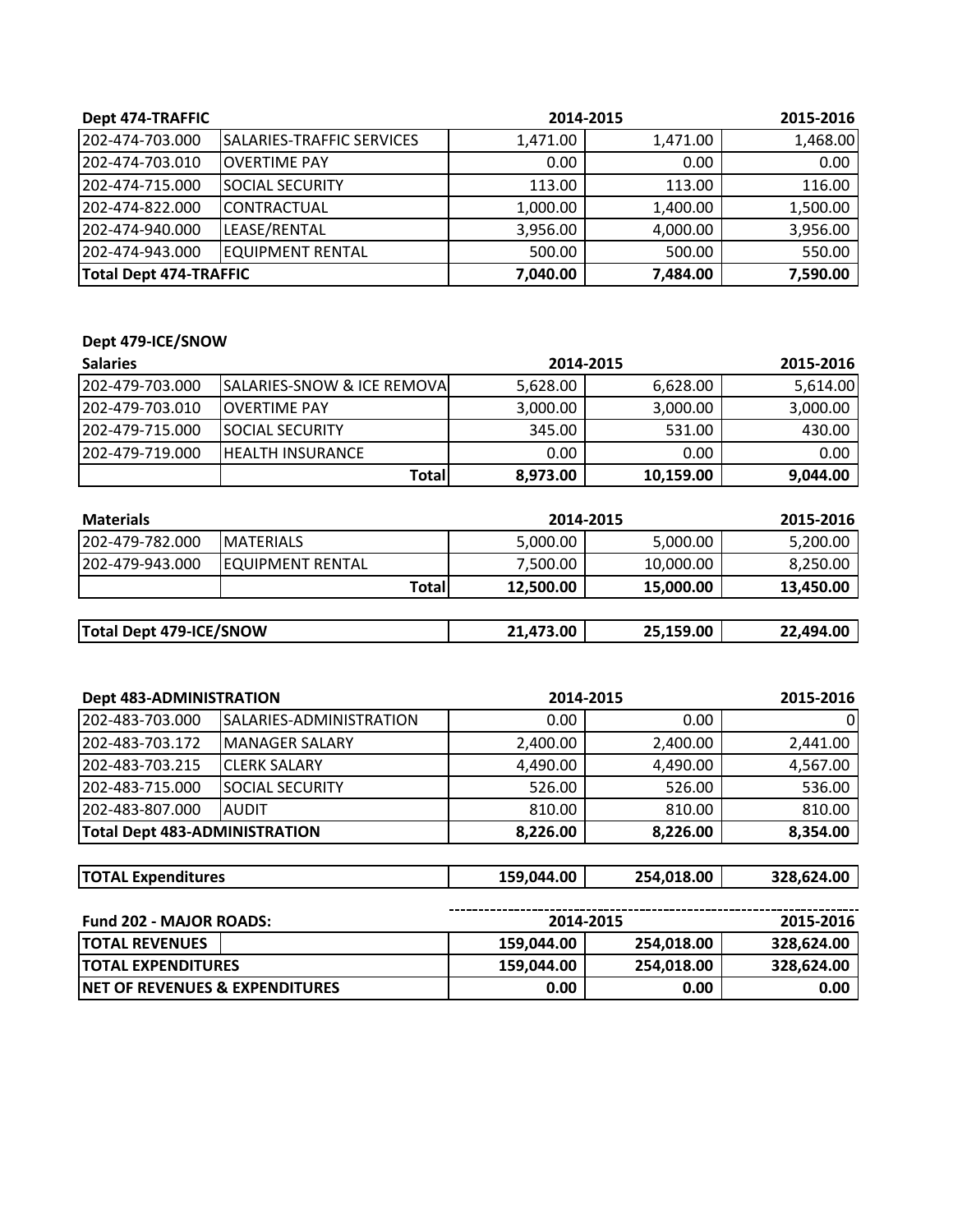## **Fund 203 ‐ LOCAL ROADS**

| <b>Dept 000</b>                     |                                        | 2014-2015  |            | 2015-2016 |
|-------------------------------------|----------------------------------------|------------|------------|-----------|
| 203-000-403.500                     | <b>COUNTY ROAD MILLAGE</b>             | 27,000.00  | 26,925.00  | 27,000.00 |
| 203-000-546.000                     | <b>STATE OF MICHIGAN</b>               | 39,000.00  | 39,000.00  | 40,500.00 |
| 203-000-547.000                     | <b>ROAD GRANT</b>                      | 0.00       | 0.00       | 0.00      |
| 203-000-664.100                     | <b>INTEREST ON INVESTMENT</b>          | 100.00     | 100.00     | 100.00    |
| 203-000-671.000                     | <b>MISCELLANEOUS</b>                   | 0.00       | 0.00       | 0.00      |
| 203-000-676.000                     | <b>REIMBURSEMENTS</b>                  | 3,480.00   | 620,000.00 | 3,500.00  |
| 203-000-679.230                     | <b>TRANSFER FROM STREETS</b>           | 46,576.00  | 72,455.00  | 26,175.00 |
| 203-000-679.390                     | TRANSFER FROM FUND BALANC              | 0.00       | 0.00       | 0.00      |
| <b>Total Dept 000</b>               |                                        | 116,156.00 | 758,480.00 | 97,275.00 |
| <b>TOTAL Revenues</b>               |                                        | 116,156.00 | 758,480.00 | 97,275.00 |
| <b>Expenditures</b>                 |                                        |            |            |           |
| Dept 290-CONTINGENCY                |                                        | 2014-2015  |            | 2015-2016 |
| 203-290-969.000                     | <b>CONTINGENCY</b>                     | 22,494.00  | 0.00       | 0.00      |
| <b>Total Dept 290-CONTINGENCY</b>   |                                        | 22,494.00  | 0.00       | 0.00      |
|                                     |                                        |            |            |           |
| <b>Dept 451-NEW CONSTRUCTION</b>    |                                        | 2014-2015  |            | 2015-2016 |
| 203-451-822.000                     | CONTRACTUAL-NEW CONSTRUC               | 0.00       | 622,000.00 |           |
| 203-451-943.000                     | <b>EQUIPMENT RENTAL</b>                | 0.00       | 0.00       | 0.00      |
|                                     | <b>Total Dept 451-NEW CONSTRUCTION</b> | 0.00       | 622,000.00 | 0.00      |
|                                     |                                        |            |            |           |
| <b>Dept 463-MAINTENANCE</b>         |                                        |            |            |           |
| <b>Salaries</b>                     |                                        | 2014-2015  |            | 2015-2016 |
| 203-463-703.000                     | SALARIES-MAINTENANCE                   | 22,988.00  | 22,988.00  | 22,928.00 |
| 203-463-703.010                     | <b>OVERTIME PAY</b>                    | 0.00       | 115.00     | 50.00     |
| 203-463-715.000                     | <b>SOCIAL SECURITY</b>                 | 1,759.00   | 1,759.00   | 1,806.00  |
| 203-463-717.000                     | WORKMAN'S COMP.                        | 843.00     | 1,893.00   | 1,807.00  |
|                                     | <b>Total</b>                           | 25,590.00  | 26,755.00  | 26,591.00 |
| <b>Materials and Other Expenses</b> |                                        | 2014-2015  |            | 2015-2016 |
| 203-463-782.000                     | <b>MATERIALS</b>                       | 750.00     | 750.00     | 750.00    |
| 203-463-812.000                     | <b>ENGINEERING</b>                     | 975.00     | 900.00     | 900.00    |
| $202.452.022.00$                    | $CQN1}TQRT1111$                        | 1.00000    | 100000     | 100000    |

|                  | Totall                 | 27,730.00       | 69,155.00 | 30,655.00 |
|------------------|------------------------|-----------------|-----------|-----------|
| 1203-463-981.000 | <b>ICAPITAL OUTLAY</b> | 0.00            | 38,000.00 | 0.00      |
| 203-463-963.000  | <b>LIABILITY</b>       | 755.00          | 755.00    | 755.00    |
| 203-463-943.000  | IEQUIPMENT RENTAL      | 24,000.00       | 27,500.00 | 27,000.00 |
| 203-463-864.000  | CONFERENCES/WORKSHOPS  | 250.00          | 250.00    | 250.00    |
| 203-463-822.000  | ICONTRACTUAL           | 1,000.00        | 1,000.00  | 1,000.00  |
| LUJ TUJ UIL.UUU  | <b>LIVUIIVLLIVIIVU</b> | <i>JI J</i> .VV | JUU.UU    | JUU.UU    |

|                                   | 2014-2015 | 2015-2016 |           |
|-----------------------------------|-----------|-----------|-----------|
| <b>Total Dept 463-MAINTENANCE</b> | 53,320.00 | 95,910.00 | 57,246.00 |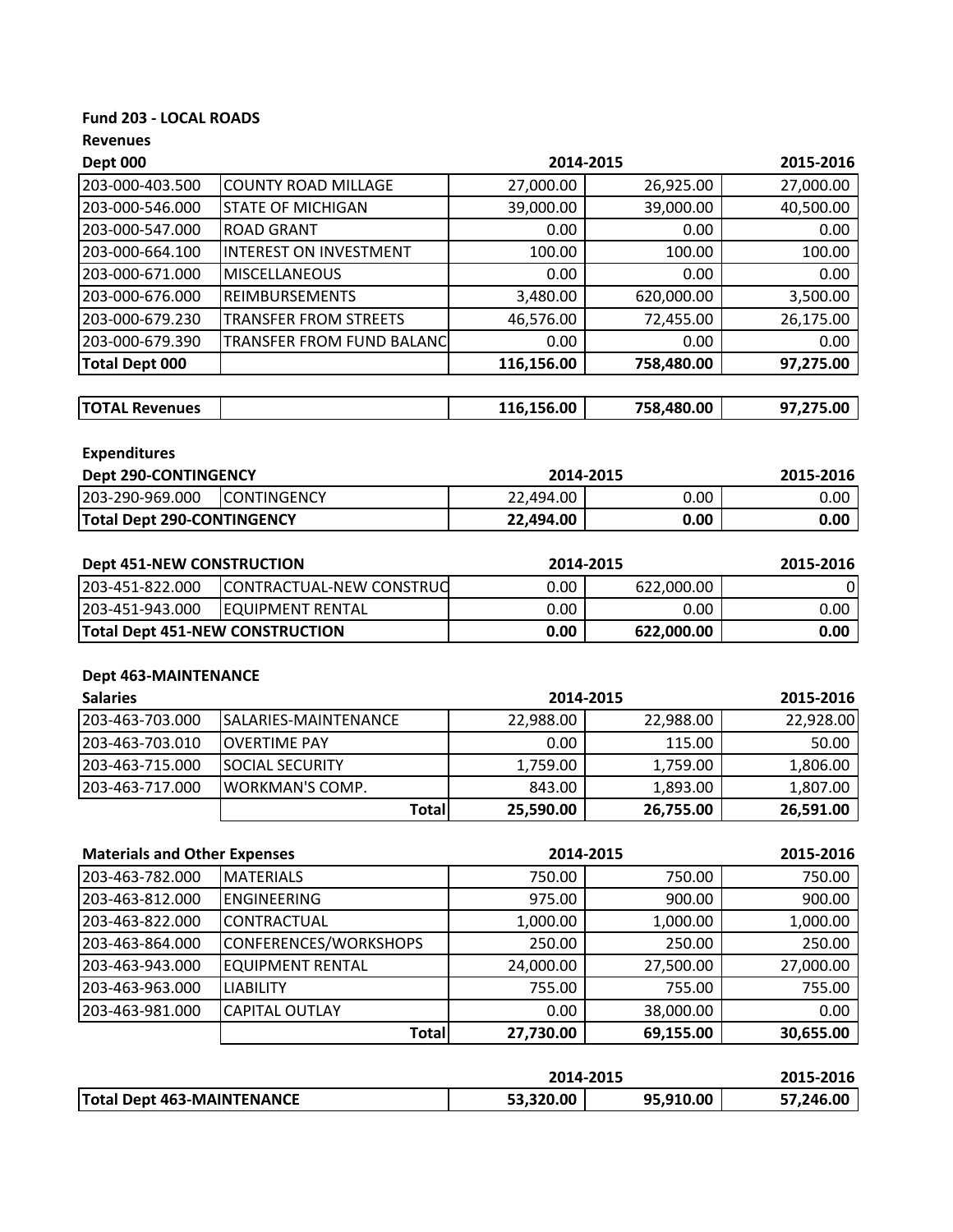| Dept 474-TRAFFIC       |                                     |          | 2014-2015 | 2015-2016 |
|------------------------|-------------------------------------|----------|-----------|-----------|
| 203-474-703.000        | SALARIES-TRAFFIC SERVICES           | 4,566.00 | 4,566.00  | 4,555.00  |
| 203-474-703.010        | <b>IOVERTIME PAY</b>                | 0.00     | 0.00      | 0.00      |
| 203-474-715.000        | <b>SOCIAL SECURITY</b>              | 350.00   | 350.00    | 350.00    |
| 203-474-921.000        | <b>ELECTRIC</b>                     | 800.00   | 800.00    | 800.00    |
| 203-474-940.000        | LEASE/RENTAL                        | 1,978.00 | 2,000.00  | 1,978.00  |
| 203-474-943.000        | <b>TRAFFIC SERVICE EQUIP RENTAL</b> | 1,500.00 | 1,500.00  | 1,500.00  |
| 203-474-965.000        | <b>EQUIPMENT PURCHASE</b>           | 0.00     | 0.00      | 0.00      |
| Total Dept 474-TRAFFIC |                                     | 9,194.00 | 9,216.00  | 9,183.00  |

## **Dept 479‐ICE/SNOW**

| <b>Salaries</b>  |                                         | 2014-2015 |          | 2015-2016 |
|------------------|-----------------------------------------|-----------|----------|-----------|
| 1203-479-703.000 | <b>ISALARIES-SNOW &amp; ICE REMOVAL</b> | 7.454.00  | 7.454.00 | 7,435.00  |
| 1203-479-703.010 | <b>IOVERTIME PAY</b>                    | 1,000.00  | 1,000.00 | 1,000.00  |
| 1203-479-715.000 | <b>ISOCIAL SECURITY</b>                 | 570.00    | 570.00   | 570.00    |
|                  | Totall                                  | 9,024.00  | 9,024.00 | 9,005.00  |

| <b>Materials and Other Expenses</b> |                                       | 2014-2015 |           | 2015-2016 |
|-------------------------------------|---------------------------------------|-----------|-----------|-----------|
| 203-479-782.000                     | <b>IMATERIALS</b>                     | 6,500.00  | 6,500.00  | 5,200.00  |
| 1203-479-822.000                    | <b>MAINT. SNOW &amp; ICE CONTRACT</b> | 0.00      | 0.00      | 0.00      |
| 1203-479-933.000                    | IMAILBOX REPLACEMENT                  | 500.00    | 500.00    | 500.00    |
| 1203-479-943.000                    | <b>EQUIPMENT RENTAL</b>               | 7,080.00  | 7,080.00  | 7,788.00  |
|                                     | Totall                                | 14,080.00 | 14,080.00 | 13,488.00 |

|                         | 2014-2015 | 2015-2016 |           |
|-------------------------|-----------|-----------|-----------|
| Total Dept 479-ICE/SNOW | 23,104.00 | 23.104.00 | 22.493.00 |

| <b>Dept 483-ADMINISTRATION</b>       |                                |          | 2014-2015 |          |
|--------------------------------------|--------------------------------|----------|-----------|----------|
| 203-483-703.000                      | <b>SALARIES-ADMINISTRATION</b> | 0.00     | 0.00      |          |
| 1203-483-703.172                     | <b>IMANAGER SALARY</b>         | 2,400.00 | 2,400.00  | 2,441.00 |
| 1203-483-703.215                     | <b>ICLERK SALARY</b>           | 4,490.00 | 4,490.00  | 4,566.00 |
| 203-483-715.000                      | <b>ISOCIAL SECURITY</b>        | 344.00   | 550.00    | 536.00   |
| 203-483-807.000                      | <b>AUDIT</b>                   | 810.00   | 810.00    | 810.00   |
| <b>Total Dept 483-ADMINISTRATION</b> |                                | 8,044.00 | 8,250.00  | 8,353.00 |

|                           | 2014-2015  | 2015-2016  |           |
|---------------------------|------------|------------|-----------|
| <b>TOTAL Expenditures</b> | 116,156.00 | 758,480.00 | 97,275.00 |

|                                            | 2014-2015  |            | 2015-2016 |
|--------------------------------------------|------------|------------|-----------|
| <b>Fund 203 - LOCAL ROADS:</b>             |            |            |           |
| <b>ITOTAL REVENUES</b>                     | 116.156.00 | 758,480.00 | 97.275.00 |
| <b>ITOTAL EXPENDITURES</b>                 | 116.156.00 | 758,480.00 | 97.275.00 |
| <b>INET OF REVENUES &amp; EXPENDITURES</b> | 0.00       | 0.00       | 0.00      |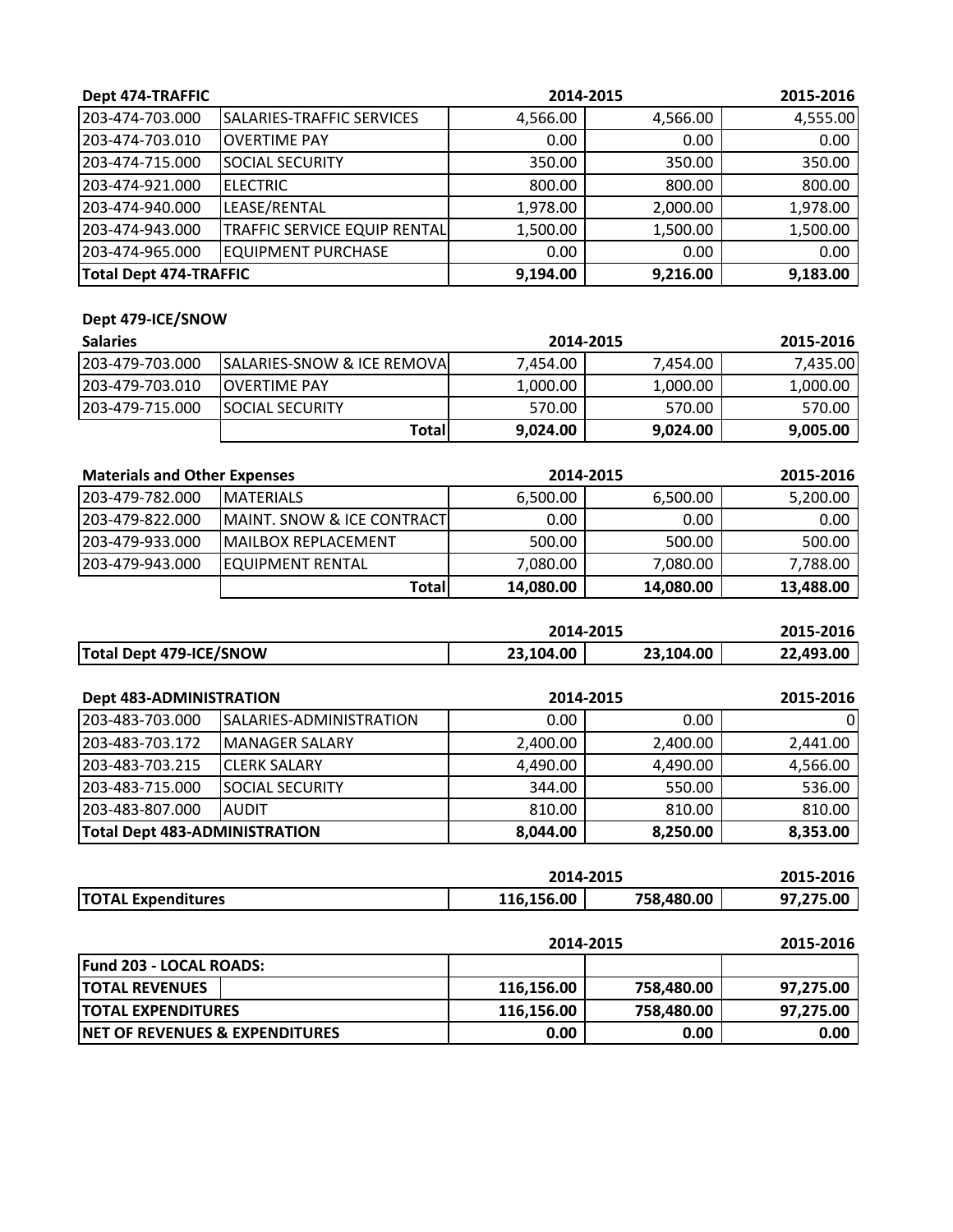### **Fund 213 ‐ SALVAGE VEHICLE INSPECTIONS**

**Revenues**

| Dept 000                         |           | 2014-2015 |           |  |
|----------------------------------|-----------|-----------|-----------|--|
| <b>VEHICLE INSPECTION FEE</b>    | 12,400.00 | 14,150.00 | 17,000.00 |  |
| <b>INTEREST INCOME</b>           | 10.00     | 10.00     | 10.00     |  |
| <b>TRANSFER FROM FUND BALANC</b> | 0.00      | 0.00      | 3,936.00  |  |
|                                  | 12,410.00 | 14,160.00 | 20,946.00 |  |
|                                  |           |           |           |  |
|                                  | 12,410.00 | 14,160.00 | 20,946.00 |  |
|                                  |           |           |           |  |

## **Expenditures**

| <b>Dept 301-POLICE DEPARTMENT</b> |                                  | 2014-2015 |           | 2015-2016 |
|-----------------------------------|----------------------------------|-----------|-----------|-----------|
| 213-301-703.011                   | <b>VEHICLE INSPECTION</b>        | 7,133.00  | 8,500.00  | 8,500.00  |
| 213-301-715.000                   | <b>FICA/MEDICARE</b>             | 545.58    | 680.00    | 646.00    |
| 1213-301-776.000                  | <b>IOPERATING SUPPLIES</b>       | 3,685.53  | 3,480.00  | 3,800.00  |
| 213-301-865.500                   | <b>VEH INSP MILEAGE/EXPENSES</b> | 1,045.89  | 1,500.00  | 2,000.00  |
| 213-301-959.000                   | <b>MISCELLANEOUS</b>             | 0.00      | 0.00      | 6,000.00  |
| Total Dept 301-POLICE DEPARTMENT  |                                  | 12,410.00 | 14,160.00 | 20,946.00 |

|                           | 2014-2015 |           | 2015-2016 |
|---------------------------|-----------|-----------|-----------|
| <b>TOTAL Expenditures</b> | 12,410.00 | 14,160.00 | 20,946.00 |

| <b>Fund 213 - SALVAGE VEHICLE INSPECTIONS:</b> |           | 2014-2015         |           |
|------------------------------------------------|-----------|-------------------|-----------|
| <b>TOTAL REVENUES</b>                          | 12.410.00 | 14,160.00         | 20,946.00 |
| <b>ITOTAL EXPENDITURES</b>                     | 12.410.00 | 14.160.00         | 20.946.00 |
| <b>INET OF REVENUES &amp; EXPENDITURES</b>     | 0.00      | 0.00 <sub>1</sub> | 0.00      |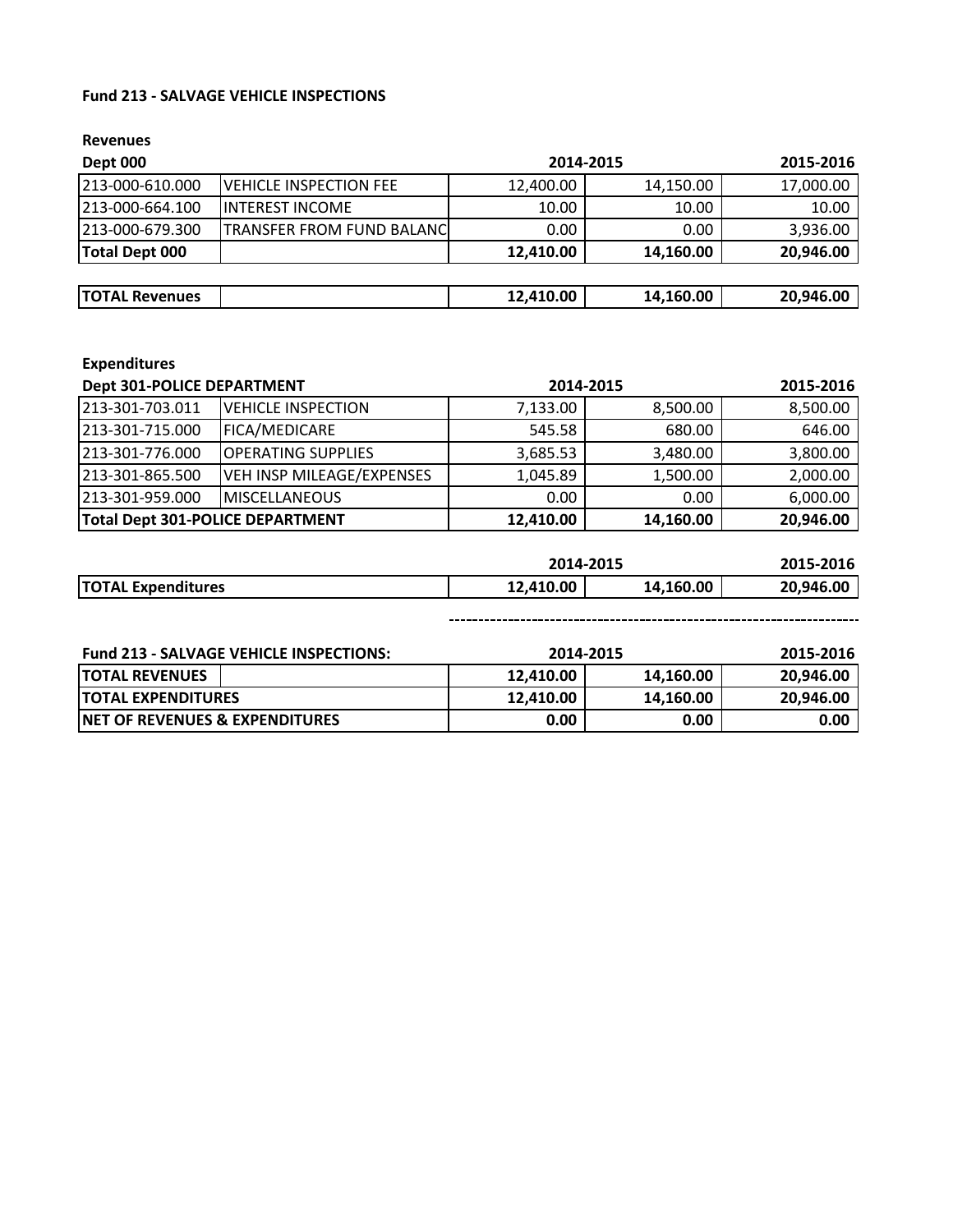### **Fund 230 ‐ STREETS**

| Dept 000        |                                 | 2014-2015  | 2015-2016  |            |
|-----------------|---------------------------------|------------|------------|------------|
| 230-000-403.000 | <b>ISTREETS-PROPERTY TAXES</b>  | 89,000.00  | 84,000.00  | 85,150.00  |
| 230-000-410.000 | IPERSONAL PROPERTY TAX          | 13,500.00  | 29,677.00  | 25,000.00  |
| 230-000-411.000 | <b>DELINQUENT TAX</b>           | 0.00       | 0.00       | 0.00       |
| 230-000-445.000 | <b>REAL ESTATE TAX INTEREST</b> | 500.00     | 50.00      | 500.00     |
| 230-000-664.100 | IINTEREST INCOME                | 50.00      | 35.00      | 50.00      |
| Total Dept 000  |                                 | 103,050.00 | 113,762.00 | 110,700.00 |

|                       | 2014-2015  | 2015-2016  |            |
|-----------------------|------------|------------|------------|
| <b>TOTAL Revenues</b> | 103,050.00 | 113,762.00 | 110.700.00 |

| <b>Expenditures</b>       |                                     |            |            |            |
|---------------------------|-------------------------------------|------------|------------|------------|
|                           | Dept 728-ECONOMIC DEVELOPMENT       |            | 2014-2015  | 2015-2016  |
| 230-728-999.010           | <b>GEN. FUND TRANSFER</b>           | 17,430.00  | 0.00       | 0.00       |
| 230-728-999.020           | <b>TRANSFER TO MAJOR</b>            | 39,044.00  | 41,307.00  | 84,525.00  |
| 230-728-999.030           | <b>TRANSFER TO LOCAL ROADS</b>      | 46,576.00  | 72,455.00  | 26,175.00  |
|                           | Total Dept 728-ECONOMIC DEVELOPMENT | 103,050.00 | 113,762.00 | 110,700.00 |
|                           |                                     |            |            |            |
|                           |                                     |            | 2014-2015  | 2015-2016  |
| <b>TOTAL Expenditures</b> |                                     | 103,050.00 | 113,762.00 | 110,700.00 |

| <b>Fund 230 - STREETS:</b><br>2014-2015    |            |            | 2015-2016  |
|--------------------------------------------|------------|------------|------------|
| <b>ITOTAL REVENUES</b>                     | 103,050.00 | 113,762.00 | 110,700.00 |
| <b>ITOTAL EXPENDITURES</b>                 | 103,050.00 | 113,762.00 | 110,700.00 |
| <b>INET OF REVENUES &amp; EXPENDITURES</b> | 0.00       | 0.00       | 0.00       |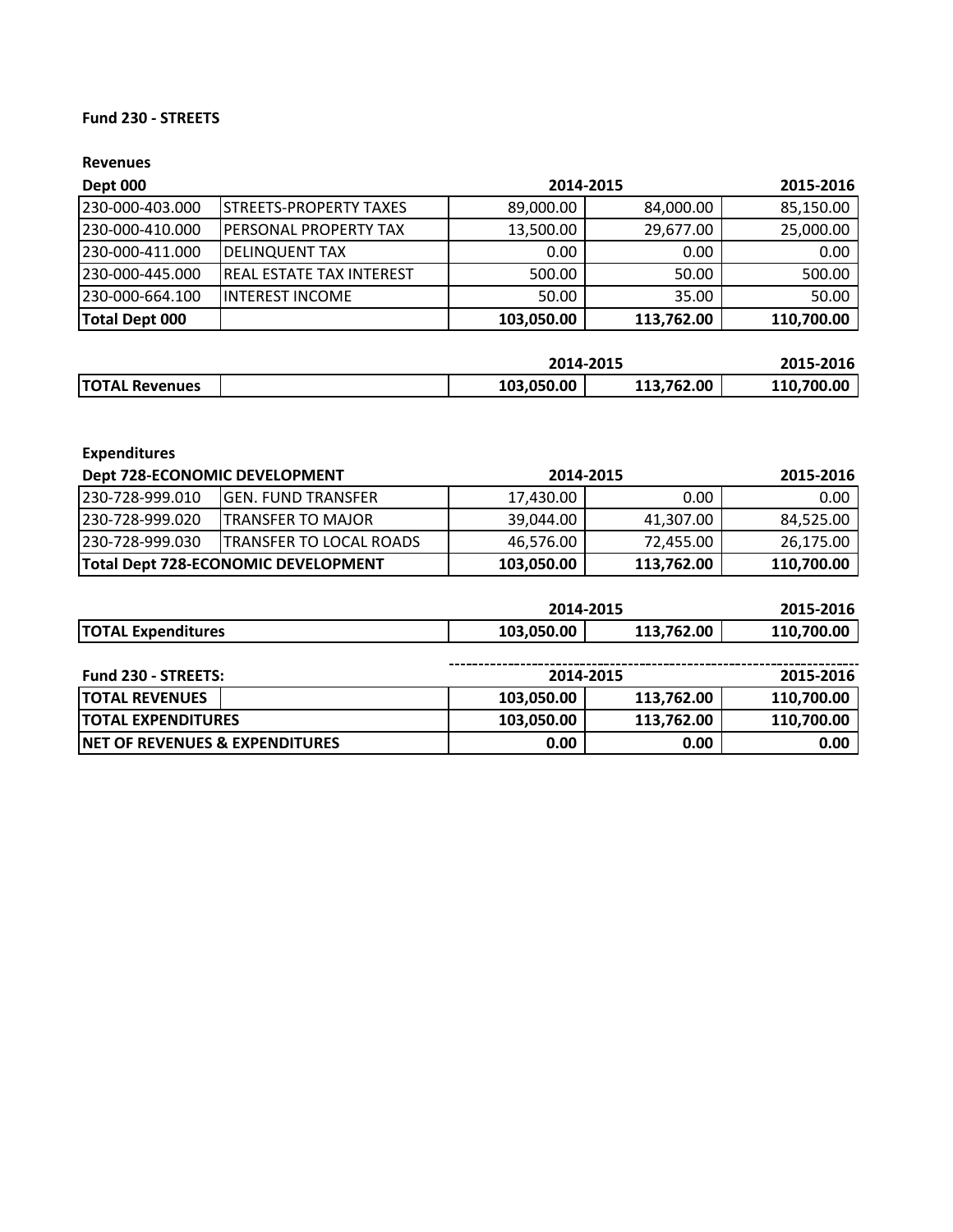### **Fund 244 ‐ BUSINESS LOANS**

#### **Revenues**

| Dept 000         |                                  | 2014-2015 | 2015-2016 |          |
|------------------|----------------------------------|-----------|-----------|----------|
| 244-000-609.000  | <b>JAPPLICATION FEES</b>         | 100.00    | 75.00     | 100.00   |
| 1244-000-664.100 | <b>IINTEREST INCOME</b>          | 150.00    | 55.00     | 150.00   |
| 1244-000-665.000 | <b>INTEREST INCOME-LOANS</b>     | 350.00    | 878.00    | 800.00   |
| 244-000-679.390  | <b>TRANSFER FROM FUND BALANC</b> | 0.00      |           | 0.00     |
| 1244-000-685.000 | <b>PRINCIPAL ON LOANS</b>        | 4,100.00  | 21,250.00 | 7,800.00 |
| Total Dept 000   |                                  | 4,700.00  | 22,258.00 | 8,850.00 |

|                       |         | 2014-2015 |         |  |
|-----------------------|---------|-----------|---------|--|
| <b>TOTAL Revenues</b> | ,700.00 | 22,258.00 | .850.00 |  |

| <b>Expenditures</b>                  |                    |           |           |           |
|--------------------------------------|--------------------|-----------|-----------|-----------|
| <b>Dept 290-CONTINGENCY</b>          |                    | 2014-2015 |           | 2015-2016 |
| 244-290-969.000                      | <b>CONTINGENCY</b> | 4,190.00  | 6,748.00  | 8,340.00  |
| <b>Total Dept 290-CONTINGENCY</b>    |                    | 4,190.00  | 6,748.00  | 8,340.00  |
|                                      |                    |           |           |           |
|                                      |                    |           |           |           |
| <b>Dept 728-ECONOMIC DEVELOPMENT</b> |                    | 2014-2015 |           | 2015-2016 |
| 244-728-785.000                      | <b>LEGAL FEES</b>  | 360.00    | 360.00    | 360.00    |
| 244-728-807.000                      | <b>AUDIT</b>       | 150.00    | 150.00    | 150.00    |
| 244-728-890.000                      | <b>LOAN DRAW</b>   | 0.00      | 15,000.00 | 0.00      |

|                           | 2014-2015 |           | 2015-2016 |
|---------------------------|-----------|-----------|-----------|
| <b>TOTAL Expenditures</b> | 4.700.00  | 22.258.00 | 8,850.00  |

| <b>Fund 244 - BUSINESS LOANS:</b><br>2014-2015 |          |           | 2015-2016 |
|------------------------------------------------|----------|-----------|-----------|
| <b>TOTAL REVENUES</b>                          | 4.700.00 | 22.258.00 | 8,850.00  |
| <b>ITOTAL EXPENDITURES</b>                     | 4.700.00 | 22.258.00 | 8.850.00  |
| INET OF REVENUES & EXPENDITURES                | 0.00     | 0.00      | 0.00      |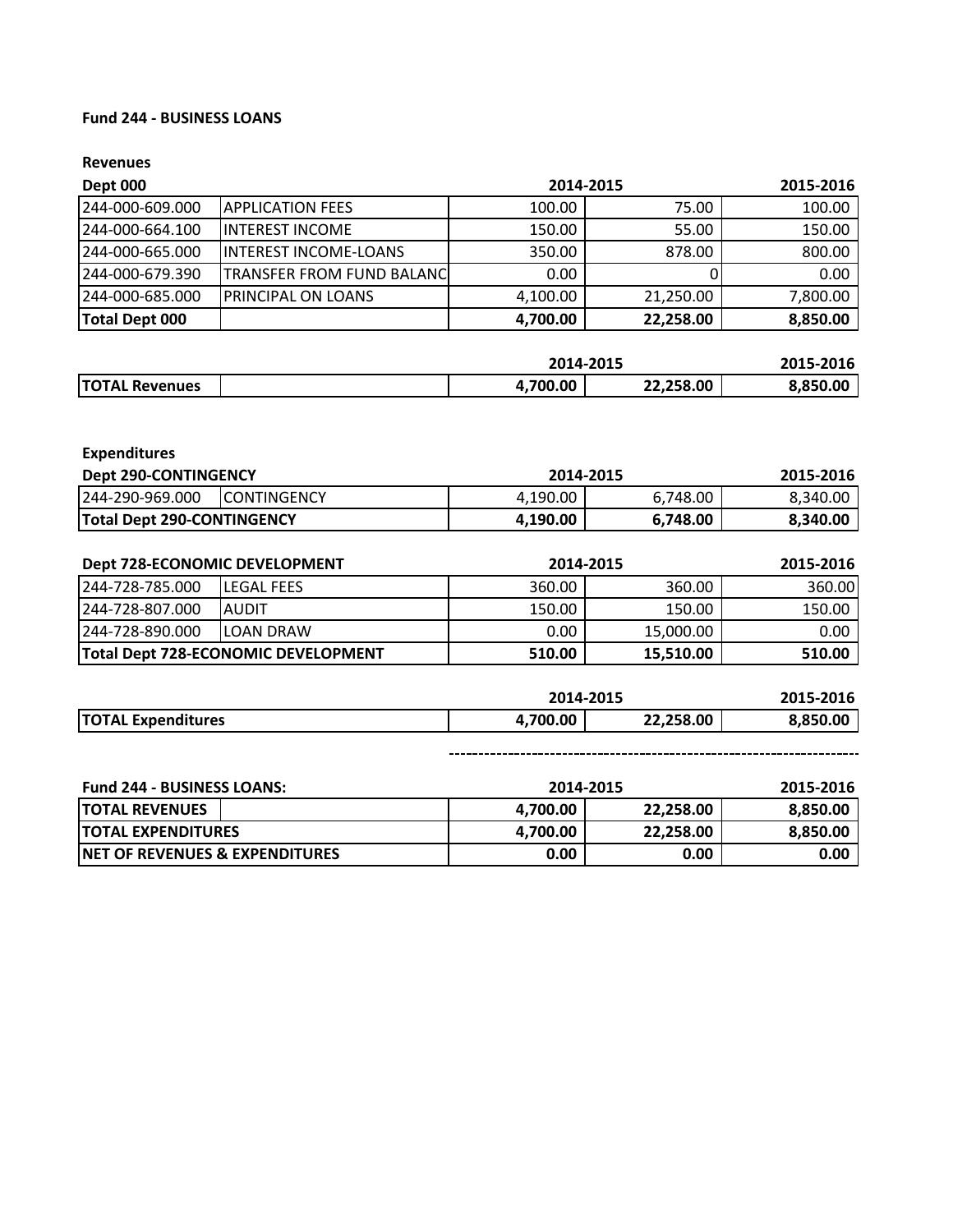### **Fund 245 ‐ HOME REHAB LOANS**

| <b>Dept 000</b>       |                                  | 2014-2015 | 2015-2016 |          |
|-----------------------|----------------------------------|-----------|-----------|----------|
| 245-000-609.000       | <b>APPLICATION FEES</b>          | 100.00    | 0.00      | 100.00   |
| 245-000-664.100       | IINTEREST INCOME                 | 175.00    | 55.00     | 175.00   |
| 245-000-665.000       | INTEREST INCOME-LOANS            | 260.00    | 18.00     | 260.00   |
| 245-000-679.390       | <b>TRANSFER FROM FUND BALANC</b> | 0.00      | 0.00      | 0.00     |
| 245-000-685.000       | <b>PRINCIPAL ON LOANS</b>        | 1,525.00  | 4,650.00  | 1,500.00 |
| <b>Total Dept 000</b> |                                  | 2,060.00  | 4,723.00  | 2,035.00 |
|                       |                                  |           |           |          |
| <b>TOTAL Revenues</b> |                                  | 2,060.00  | 4,723.00  | 2,035.00 |

| <b>Expenditures</b>         |                     |           |          |           |
|-----------------------------|---------------------|-----------|----------|-----------|
| <b>Dept 290-CONTINGENCY</b> |                     | 2014-2015 |          | 2015-2016 |
| l245-290-969.000            | <b>ICONTINGENCY</b> | 1,425.00  | 4,534.00 | 1,400.00  |
| Total Dept 290-CONTINGENCY  |                     | 1,425.00  | 4,534.00 | 1,400.00  |
|                             |                     |           |          |           |

| Dept 728-ECONOMIC DEVELOPMENT |                                     | 2014-2015 |        | 2015-2016 |
|-------------------------------|-------------------------------------|-----------|--------|-----------|
| 245-728-785.000               | <b>ILEGAL FEES</b>                  | 360.00    | 14.00  | 360.00    |
| 245-728-807.000               | <b>IAUDIT</b>                       | 150.00    | 150.00 | 150.00    |
| 245-728-890.000               | <b>ILOAN DRAW</b>                   | 0.00      | 0.00   | 0.00      |
| 245-728-959.000               | <b>IMISCELLANEOUS</b>               | 125.00    | 25.00  | 125.00    |
|                               | Total Dept 728-ECONOMIC DEVELOPMENT | 635.00    | 189.00 | 635.00    |

|                                           | 2014-2015 |          | 2015-2016 |  |
|-------------------------------------------|-----------|----------|-----------|--|
| <b>TOTAL Expenditures</b>                 | 2,060.00  | 4,723.00 | 2,035.00  |  |
|                                           |           |          |           |  |
| <b>Fund 245 - HOME REHAB LOANS:</b>       | 2014-2015 |          | 2015-2016 |  |
| <b>TOTAL REVENUES</b>                     | 2,060.00  | 4,723.00 | 2,035.00  |  |
| <b>TOTAL EXPENDITURES</b>                 | 2,060.00  | 4,723.00 | 2,035.00  |  |
| <b>NET OF REVENUES &amp; EXPENDITURES</b> | 0.00      | 0.00     | 0.00      |  |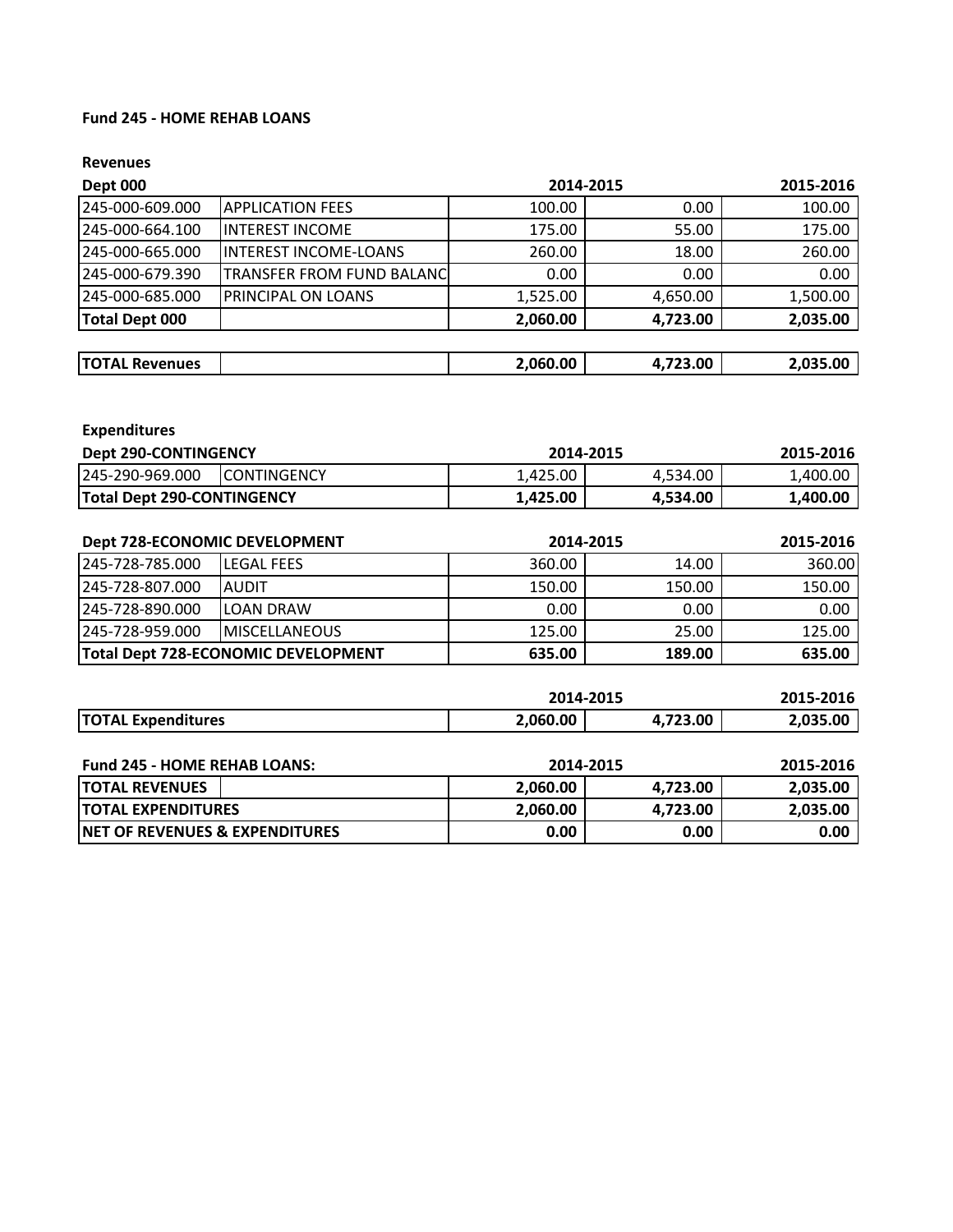### **Fund 248 ‐ DDA**

| <b>Dept 000</b>       |                                  | 2014-2015 |           | 2015-2016 |
|-----------------------|----------------------------------|-----------|-----------|-----------|
| 248-000-404.000       | <b>PROPERTY TAXES</b>            | 12,500.00 | 11,706.00 | 12,000.00 |
| 248-000-410.000       | <b>PERSONAL PROPERTY TAX</b>     | 3,800.00  | 3,540.00  | 3,000.00  |
| 248-000-411.000       | <b>DELINQUENT TAX</b>            | 0.00      | 0.00      | 0.00      |
| 248-000-445.000       | <b>REAL ESTATE TAX INTEREST</b>  | 50.00     | 1.00      | 50.00     |
| 248-000-664.100       | <b>INTEREST INCOME</b>           | 50.00     | 20.00     | 50.00     |
| 248-000-671.000       | <b>OTHER REVENUE</b>             | 0.00      | 1,014.00  | 0.00      |
| 248-000-679.390       | <b>TRANSFER FROM FUND BALANC</b> | 27,000.00 | 0.00      | 0.00      |
| <b>Total Dept 000</b> |                                  | 43,400.00 | 16,281.00 | 15,100.00 |

|                       | 2014-2015 |           | 2015-2016 |
|-----------------------|-----------|-----------|-----------|
| <b>TOTAL Revenues</b> | 43,400.00 | 16,281.00 | 15,100.00 |

| <b>Expenditures</b>               |                     |           |      |           |
|-----------------------------------|---------------------|-----------|------|-----------|
| <b>Dept 290-CONTINGENCY</b>       |                     | 2014-2015 |      | 2015-2016 |
| 248-290-969.000                   | <b>ICONTINGENCY</b> | 0.00      | 0.00 | 0.00      |
| <b>Total Dept 290-CONTINGENCY</b> |                     | 0.00      | 0.00 | 0.00      |

| Dept 728-ECONOMIC DEVELOPMENT |                                            | 2014-2015 |           | 2015-2016         |
|-------------------------------|--------------------------------------------|-----------|-----------|-------------------|
| 248-728-959.000               | <b>IMISCELLANEOUS</b>                      | 1,000.00  | 1,000.00  | 1,000.00          |
| 248-728-981.000               | <b>CAPITAL OUTLAY</b>                      | 0.00      | 0.00      | 0.00 <sub>1</sub> |
| 248-728-985.000               | COMMUNITY SERVICE PROJECTS                 | 12,900.00 | 12,781.00 | 11,600.00         |
| 248-728-999.010               | <b>GEN. FUND SALARY TRANSFER</b>           | 27,000.00 | 2,500.00  | 2,500.00          |
| 248-728-999.020               | ITRANSFER TO MAJOR                         | 2,500.00  | 0.00      | 0.00              |
|                               | <b>Total Dept 728-ECONOMIC DEVELOPMENT</b> | 43,400.00 | 16,281.00 | 15,100.00         |

|                                       | 2014-20 | <b>2015</b><br>ZU15 | 2015-2<br><b>LUID</b>           |
|---------------------------------------|---------|---------------------|---------------------------------|
| <b>ITO</b><br><b>FAL Expenditures</b> | ,400.00 | .281.00             | or<br>.100.<br>15, <sup>7</sup> |

| <b>Fund 248 - DDA:</b>                     |           | 2014-2015 |           |  |
|--------------------------------------------|-----------|-----------|-----------|--|
| <b>ITOTAL REVENUES</b>                     | 43.400.00 | 16.281.00 | 15,100.00 |  |
| <b>ITOTAL EXPENDITURES</b>                 | 43.400.00 | 16.281.00 | 15.100.00 |  |
| <b>INET OF REVENUES &amp; EXPENDITURES</b> | 0.00      | 0.00      | 0.00      |  |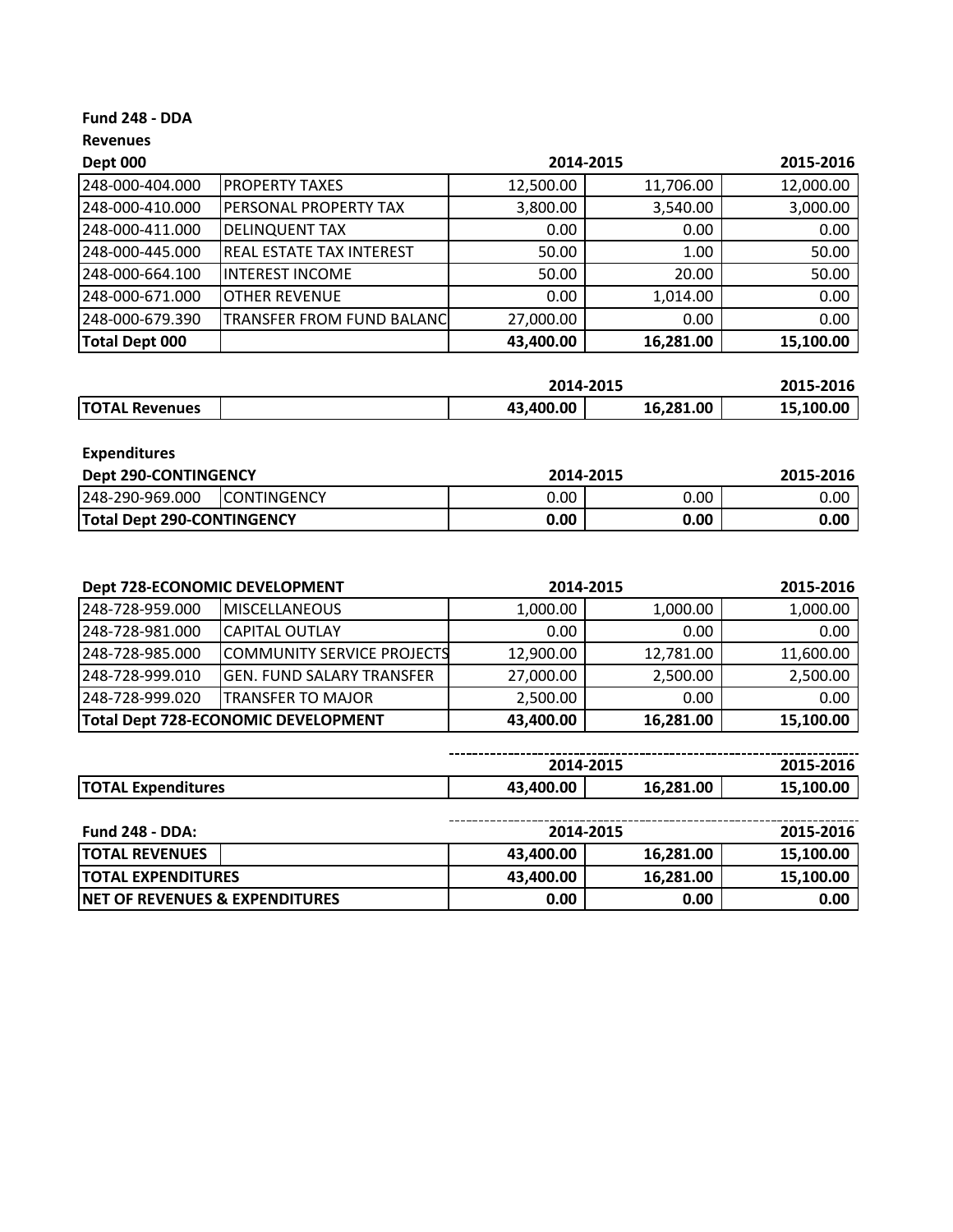### **Fund 590 ‐ SEWER FUND**

| <b>Dept 000</b>       |                                    | 2014-2015  |            | 2015-2016  |
|-----------------------|------------------------------------|------------|------------|------------|
| 590-000-413.000       | <b>DELINQUENT SPECIAL ASSESSME</b> | 0.00       | 0.00       | 0.00       |
| 590-000-501.000       | <b>GRANT PAYMENTS/FEDERAL</b>      | 0.00       | 0.00       | 0.00       |
| 590-000-539.000       | <b>GRANT PAYMENTS/STATE</b>        | 558,900.00 | 76,500.00  | 414,744.00 |
| 590-000-608.000       | <b>NSF CHECK FEE</b>               | 0.00       | 0.00       | 0.00       |
| 590-000-626.000       | <b>TAP IN FEES</b>                 | 500.00     | 0.00       | 500.00     |
| 590-000-627.000       | <b>PERMIT FEES</b>                 | 0.00       | 0.00       | 0.00       |
| 590-000-628.000       | <b>SEWER SERVICE CHARGES</b>       | 180,240.00 | 180,240.00 | 197,000.00 |
| 590-000-629.000       | IPENALTIES                         | 2,000.00   | 2,500.00   | 2,000.00   |
| 590-000-664.000       | <b>INTEREST ON CD'S</b>            | 1,000.00   | 450.00     | 500.00     |
| 590-000-664.100       | <b>INTEREST ON CHECKING</b>        | 50.00      | 50.00      | 50.00      |
| 590-000-664.120       | INTEREST ON CHECKING-RECEIVI       | 250.00     | 250.00     | 200.00     |
| 590-000-671.000       | <b>OTHER REVENUE</b>               | 0.00       | 1,047.00   | 0.00       |
| 590-000-679.390       | TRANSFER FROM FUND BALANC          | 11,935.00  | 0.00       | 0.00       |
| <b>Total Dept 000</b> |                                    | 754,875.00 | 261,037.00 | 614,994.00 |

|                       | 2014-2015  |            | 2015-2016  |
|-----------------------|------------|------------|------------|
| <b>TOTAL Revenues</b> | 754,875.00 | 261,037.00 | 614,994.00 |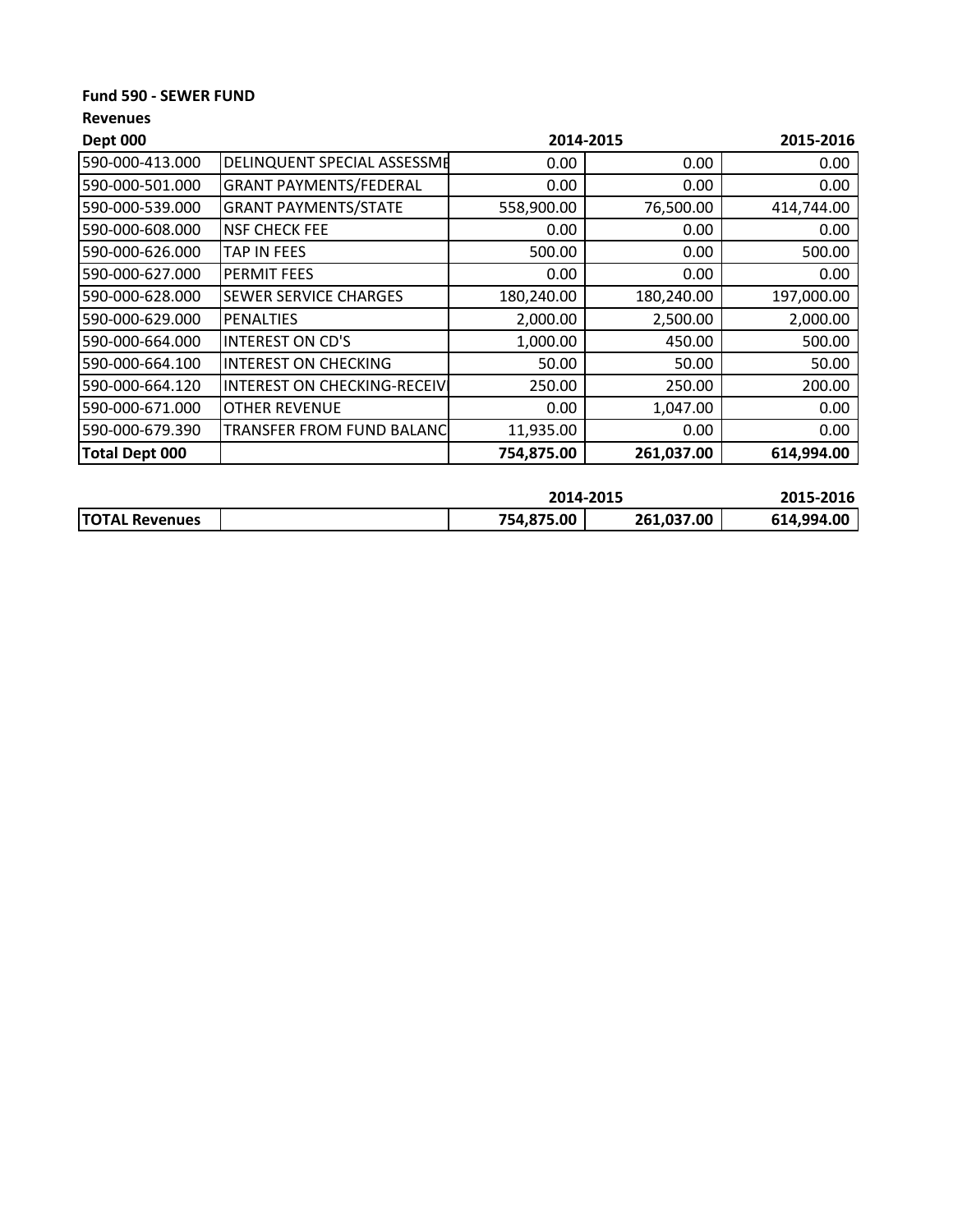| <b>Expenditures</b> |                |           |      |           |
|---------------------|----------------|-----------|------|-----------|
| <b>Dept 000</b>     |                | 2014-2015 |      | 2015-2016 |
| 590-000-999.000     | ITRANSFERS OUT | 0.00      | 0.00 | 0.00      |
| Total Dept 000      |                | 0.00      | 0.00 | 0.00      |

| <b>Dept 290-CONTINGENCY</b>       |                     | 2014-2015 |           | 2015-2016 |
|-----------------------------------|---------------------|-----------|-----------|-----------|
| 590-290-969.000                   | <b>ICONTINGENCY</b> | 0.00      | 30,127.00 | 1.561.00  |
| <b>Total Dept 290-CONTINGENCY</b> |                     | 0.00      | 30.127.00 | 1,561.00  |

| <b>Dept 483-ADMINISTRATION</b>       |                                  | 2014-2015 |           | 2015-2016 |
|--------------------------------------|----------------------------------|-----------|-----------|-----------|
| 590-483-703.172                      | <b>IMANAGER SALARY</b>           | 7,200.00  | 7,200.00  | 7,323.00  |
| 590-483-703.215                      | <b>ICLERK SALARY</b>             | 8,979.00  | 8,979.00  | 9,133.00  |
| 590-483-715.000                      | <b>FICA/MEDICARE</b>             | 1,238.00  | 1,238.00  | 1,259.00  |
| 1590-483-807.000                     | <b>IAUDIT</b>                    | 450.00    | 450.00    | 450.00    |
| 1590-483-999.010                     | <b>GEN. FUND SALARY TRANSFER</b> | 0.00      | 0.00      | 0.00      |
| <b>Total Dept 483-ADMINISTRATION</b> |                                  | 17,867.00 | 17,867.00 | 18,165.00 |

| <b>Dept 548-SEWER LINE MAINTENANCE</b> |                                              |            | 2014-2015  |            |
|----------------------------------------|----------------------------------------------|------------|------------|------------|
| 590-548-703.010                        | <b>OVERTIME PAY</b>                          | 0.00       | 0.00       | 0.00       |
| 590-548-756.000                        | <b>OPERATING SUPPLIES</b>                    | 1,250.00   | 1,250.00   | 1,250.00   |
| 590-548-768.000                        | UNIFORMS/BOOTS/ETC                           | 500.00     | 500.00     | 500.00     |
| 590-548-812.000                        | <b>ENGINEERING</b>                           | 0.00       | 0.00       | 0.00       |
| 590-548-820.000                        | <b>MISS DIG</b>                              | 100.00     | 572.00     | 522.00     |
| 590-548-821.000                        | <b>LAB TESTING</b>                           | 2,000.00   | 2,000.00   | 2,500.00   |
| 590-548-822.000                        | <b>CONTRACTUAL SERVICES</b>                  | 0.00       | 0.00       | 0.00       |
| 590-548-853.020                        | <b>CELL PHONE</b>                            | 707.00     | 707.00     | 360.00     |
| 590-548-864.000                        | CONFERENCES/WORKSHOPS                        | 500.00     | 500.00     | 750.00     |
| 590-548-934.000                        | <b>MAINTENANCE</b>                           | 7,500.00   | 7,500.00   | 7,500.00   |
| 590-548-943.000                        | <b>EQUIPMENT RENTAL</b>                      | 500.00     | 1,200.00   | 750.00     |
| 590-548-958.000                        | DUES/MEMBERSHIPS                             | 200.00     | 295.00     | 300.00     |
| 590-548-963.000                        | <b>LIABILITY INSURANCE</b>                   | 2,662.00   | 2,662.00   | 2,662.00   |
| 590-548-981.000                        | <b>CAPITAL OUTLAY</b>                        | 0.00       | 0.00       | 9,312.00   |
| 590-548-985.000                        | <b>CAPITAL PROJECTS</b>                      | 621,000.00 | 85,000.00  | 460,826.00 |
|                                        | <b>Total Dept 548-SEWER LINE MAINTENANCE</b> | 636,919.00 | 102,186.00 | 487,232.00 |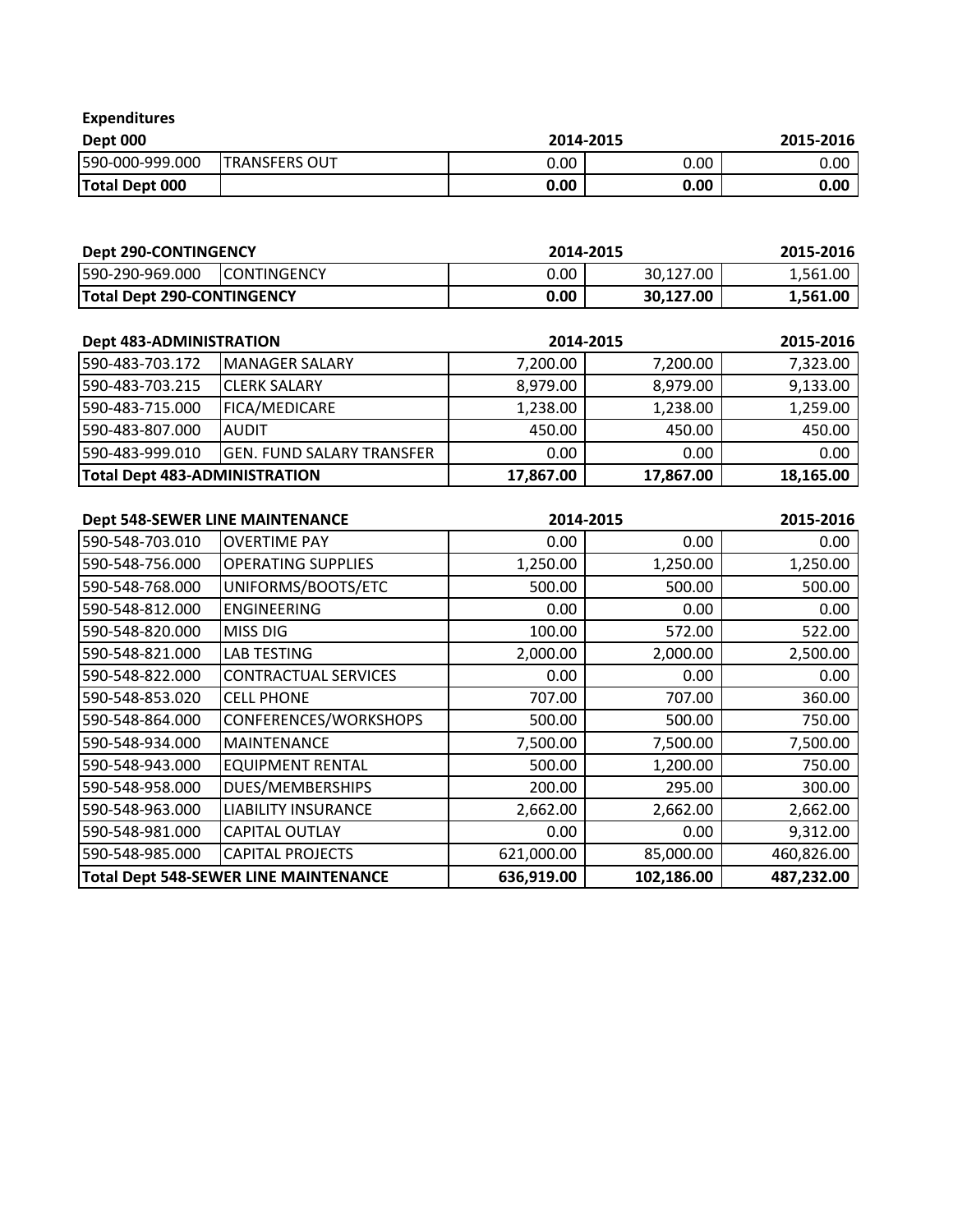## **Dept 549‐MAINTENANCE‐LIFT STATIONS**

| <b>Salaries and Benefits</b> |                             |           | 2014-2015 |           |
|------------------------------|-----------------------------|-----------|-----------|-----------|
| 590-549-703.000              | SALARIES-MAINTENANCE        | 25,370.00 | 25,370.00 | 25,304.00 |
| 590-549-703.010              | <b>OVERTIME PAY</b>         | 1,500.00  | 2,750.00  | 2,600.00  |
| 590-549-703.020              | <b>HOLIDAY PAY</b>          | 2,600.00  | 2,600.00  | 2,626.00  |
| 590-549-703.030              | <b>VACATION PAY</b>         | 5,142.00  | 5,142.00  | 6,711.00  |
| 590-549-703.040              | SICK/PERSONAL PAY           | 3,457.00  | 3,457.00  | 3,482.00  |
| 590-549-715.000              | <b>FICA</b>                 | 1,941.00  | 2,250.00  | 2,110.00  |
| 590-549-716.000              | <b>UNEMPLOYMENT</b>         | 400.00    | 400.00    | 400.00    |
| 590-549-717.000              | <b>WORKMAN'S COMP</b>       | 395.00    | 1,500.00  | 1,200.00  |
| 590-549-718.000              | <b>PENSION</b>              | 2,247.00  | 2,247.00  | 2,276.00  |
| 590-549-719.000              | <b>HEALTH INSURANCE</b>     | 13,303.00 | 18,242.00 | 13,307.00 |
| 590-549-720.000              | <b>LIFE INSURANCE</b>       | 234.00    | 325.00    | 322.00    |
| 590-549-722.000              | <b>VISION REIMBURSEMENT</b> | 0.00      | 0.00      | 500.00    |
|                              | <b>Total</b>                | 56,589.00 | 64,283.00 | 60,838.00 |

| <b>Materials and Other Expenses</b> |                                 | 2014-2015 |           | 2015-2016 |
|-------------------------------------|---------------------------------|-----------|-----------|-----------|
| 590-549-756.000                     | <b>OPERATING SUPPLIES</b>       | 100.00    | 100.00    | 100.00    |
| 590-549-807.000                     | <b>AUDIT</b>                    | 405.00    | 405.00    | 405.00    |
| 590-549-812.000                     | <b>ENGINEERING</b>              | 0.00      | 0.00      | 0.00      |
| 590-549-822.000                     | <b>CONTRACTUAL SERVICES</b>     | 700.00    | 700.00    | 700.00    |
| 590-549-921.000                     | <b>ELECTRIC</b>                 | 2,750.00  | 3,500.00  | 3,000.00  |
| 590-549-923.000                     | <b>HEAT</b>                     | 0.00      | 0.00      | 0.00      |
| 590-549-931.000                     | <b>MAINTENANCE SERVICE</b>      | 3,529.00  | 3,529.00  | 3,529.00  |
| 590-549-931.010                     | <b>COUNTY DRAIN MAINTENANCE</b> | 590.00    | 590.00    | 590.00    |
| 590-549-934.000                     | <b>MAINTENANCE EQUIPMENT</b>    | 0.00      | 0.00      | 0.00      |
| 590-549-943.000                     | <b>EQUIPMENT RENTAL</b>         | 7,500.00  | 7,500.00  | 8,250.00  |
| 590-549-963.000                     | <b>LIABILITY INSURANCE</b>      | 3,195.00  | 3,195.00  | 3,195.00  |
|                                     | <b>Total</b>                    | 18,769.00 | 19,519.00 | 19,769.00 |

|                                                 | 2014-2015 |           | 2015-2016 |
|-------------------------------------------------|-----------|-----------|-----------|
| <b>Total Dept 549-MAINTENANCE-LIFT STATIONS</b> | 75,358.00 | 83,802.00 | 80.607.00 |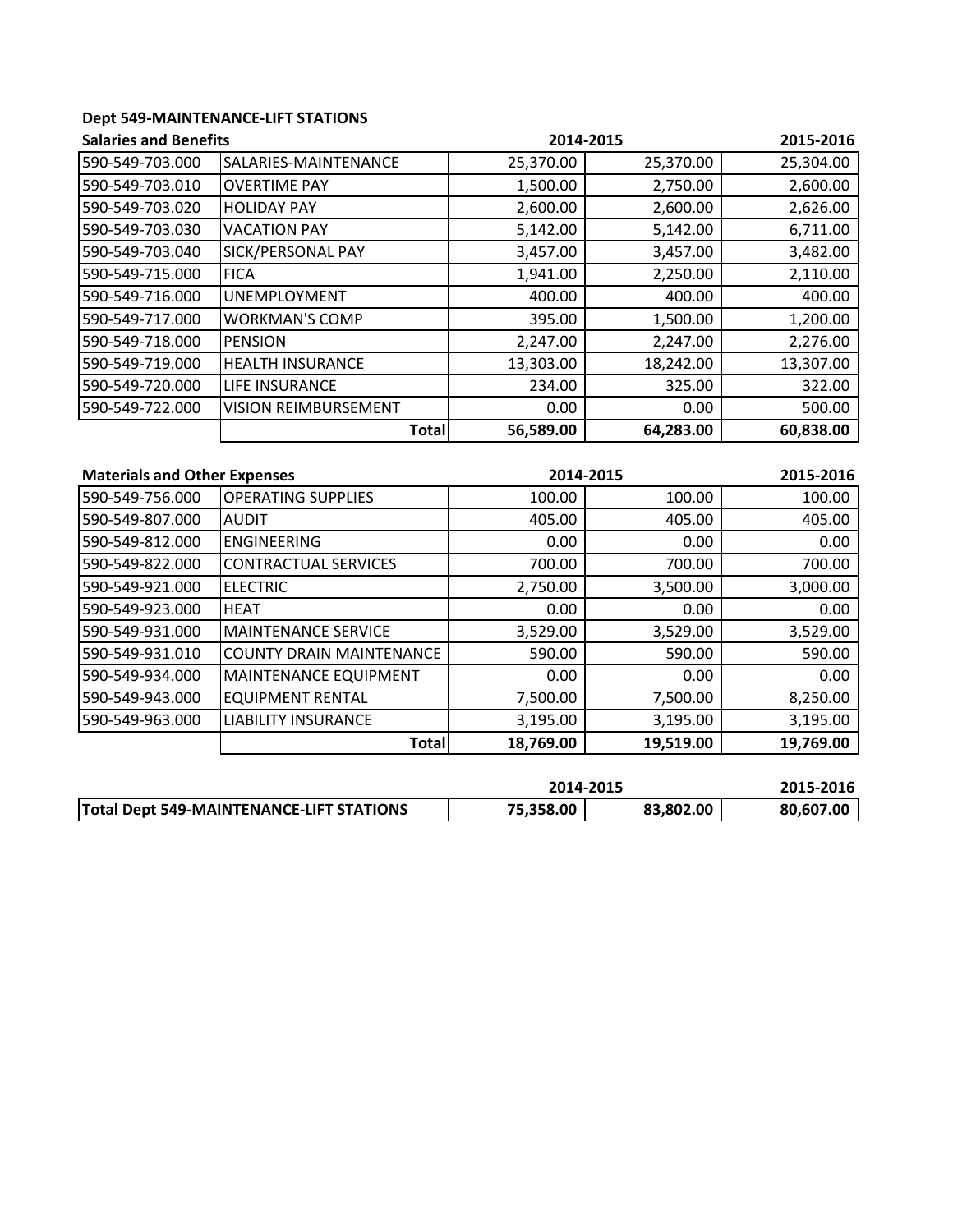# **Dept 550‐COLLECTION**

| <b>Salaries and Benefits</b> |                             | 2014-2015 |           | 2015-2016 |  |
|------------------------------|-----------------------------|-----------|-----------|-----------|--|
| 590-550-703.000              | <b>SALARIES</b>             | 11,401.00 | 11,401.00 | 11,700.00 |  |
| 590-550-703.010              | <b>OVERTIME PAY</b>         | 0.00      | 0.00      | 0.00      |  |
| 590-550-703.020              | <b>HOLIDAY PAY</b>          | 394.00    | 394.00    | 405.00    |  |
| 590-550-703.030              | <b>VACATION PAY</b>         | 1,009.00  | 1,009.00  | 1,035.00  |  |
| 590-550-703.040              | SICK/PERSONAL PAY           | 526.00    | 526.00    | 540.00    |  |
| 590-550-715.000              | FICA/MEDICARE               | 860.00    | 860.00    | 922.00    |  |
| 590-550-716.000              | UNEMPLOYMENT COMPENSATIO    | 10.00     | 10.00     | 10.00     |  |
| 590-550-717.000              | <b>WORKMAN'S COMP.</b>      | 72.00     | 55.00     | 65.00     |  |
| 590-550-718.000              | <b>PENSION</b>              | 342.00    | 342.00    | 351.00    |  |
| 590-550-719.000              | <b>HEALTH INSURANCE</b>     | 3,889.00  | 6,600.00  | 5,535.00  |  |
| 590-550-720.000              | <b>LIFE INSURANCE</b>       | 89.00     | 89.00     | 89.00     |  |
| 590-550-722.000              | <b>VISION REIMBURSEMENT</b> | 0.00      | 0.00      | 125.00    |  |
|                              | <b>Total</b>                | 18,592.00 | 21,286.00 | 20,777.00 |  |

| <b>Materials and Other Expenses</b> |                                     | 2014-2015 |          | 2015-2016 |
|-------------------------------------|-------------------------------------|-----------|----------|-----------|
| 590-550-728.000                     | <b>OFFICE SUPPLIES</b>              | 650.00    | 650.00   | 650.00    |
| 590-550-730.000                     | <b>POSTAGE</b>                      | 1,403.00  | 1,403.00 | 1,600.00  |
| 590-550-807.000                     | <b>AUDIT</b>                        | 810.00    | 810.00   | 810.00    |
| 590-550-853.000                     | <b>TELEPHONE</b>                    | 614.00    | 614.00   | 614.00    |
| 590-550-864.000                     | CONFERENCES/WORKSHOPS               | 150.00    | 150.00   | 300.00    |
| 590-550-901.000                     | PRINTING                            | 100.00    | 400.00   | 400.00    |
| 590-550-930.000                     | <b>REPAIRS OFFICE EQUIPMENT</b>     | 100.00    | 100.00   | 100.00    |
| 590-550-934.000                     | <b>SERVICE CONTRACTS</b>            | 532.00    | 532.00   | 532.00    |
| 590-550-936.000                     | <b>TECH SERVICES</b>                | 765.00    | 765.00   | 796.00    |
| 590-550-959.000                     | <b>MISCELLANEOUS</b>                | 250.00    | 250.00   | 100.00    |
| 590-550-960.000                     | <b>BONDS</b>                        | 15.00     | 15.00    | 0.00      |
| 590-550-964.000                     | <b>NSF CHECK CHARGES</b>            | 0.00      | 0.00     | 0.00      |
| 590-550-965.000                     | <b>EQUIPMENT PURCHASE &lt; 1000</b> | 750.00    | 80.00    | 750.00    |
|                                     | Total                               | 6,139.00  | 5,769.00 | 6,652.00  |

|                                  | 2014-2015 |           | 2015-2016 |
|----------------------------------|-----------|-----------|-----------|
| <b>Total Dept 550-COLLECTION</b> | 24.731.00 | 27,055.00 | 27.429.00 |

|                                           | 2014-2015  |            | 2015-2016  |  |
|-------------------------------------------|------------|------------|------------|--|
| <b>TOTAL Expenditures</b>                 | 754,875.00 | 261,037.00 | 614,994.00 |  |
|                                           |            |            |            |  |
| <b>Fund 590 - SEWER FUND:</b>             | 2014-2015  |            | 2015-2016  |  |
| <b>TOTAL REVENUES</b>                     | 754,875.00 | 261,037.00 | 614,994.00 |  |
| <b>TOTAL EXPENDITURES</b>                 | 754,875.00 | 261,037.00 | 614,994.00 |  |
| <b>NET OF REVENUES &amp; EXPENDITURES</b> | 0.00       | 0.00       | 0.00       |  |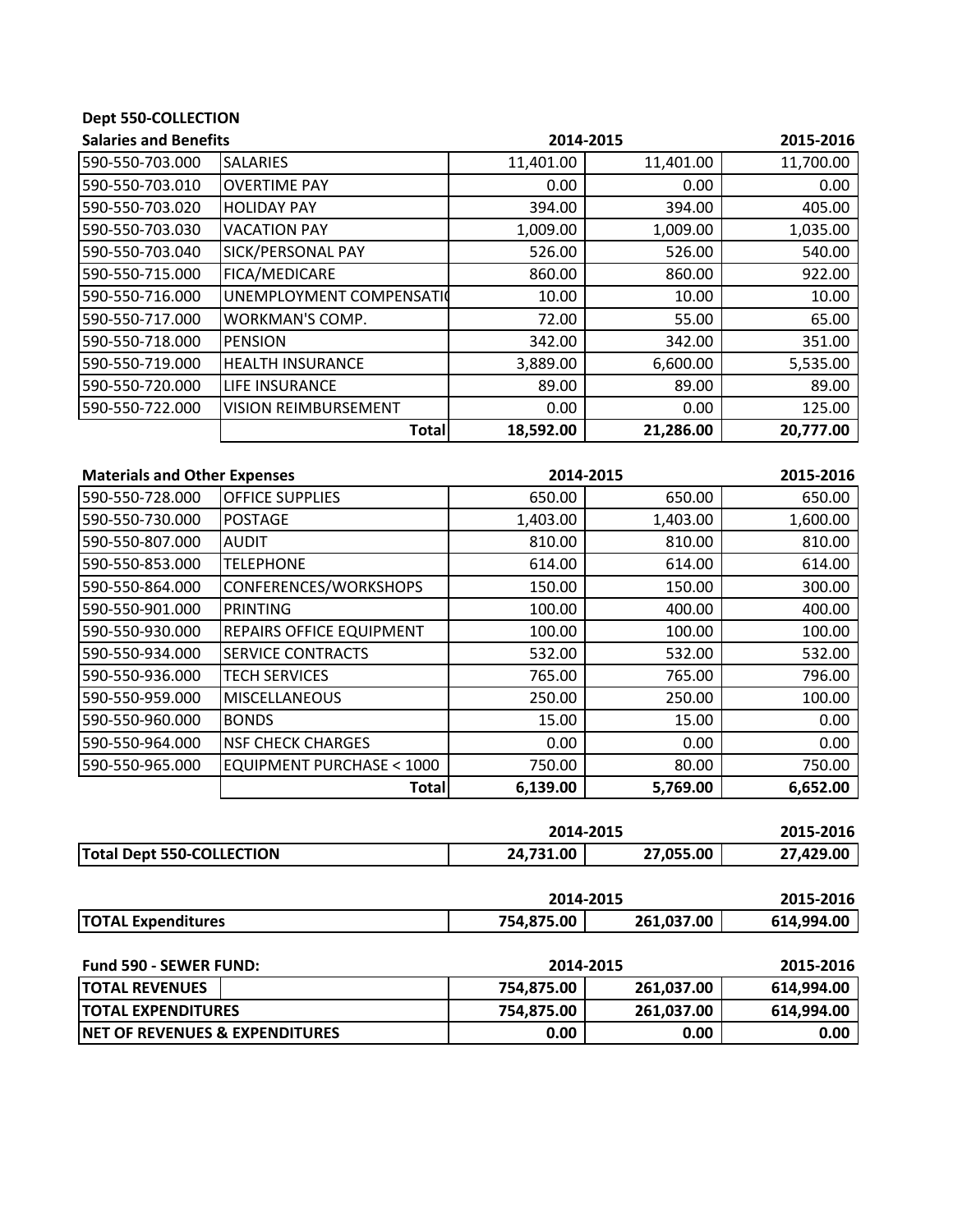### **Fund 591 ‐ WATER FUND**

### **Revenues**

| <b>Dept 000</b>       |                                   | 2014-2015  |            | 2015-2016  |
|-----------------------|-----------------------------------|------------|------------|------------|
| 591-000-413.000       | DELINQUENT SPECIAL ASSESSME       | 0.00       | 0.00       | 0.00       |
| 591-000-501.000       | <b>FEDERAL GRANTS</b>             | 0.00       | 0.00       | 0.00       |
| 591-000-539.000       | <b>STATE GRANTS</b>               | 0.00       | 0.00       | 4,180.00   |
| 591-000-608.000       | <b>NSF CHECK FEE</b>              | 100.00     | 90.00      | 100.00     |
| 591-000-629.000       | <b>PENALTIES</b>                  | 3,500.00   | 4,500.00   | 3,500.00   |
| 591-000-642.000       | <b>WATER TURN ONS</b>             | 1,000.00   | 880.00     | 1,000.00   |
| 591-000-643.000       | <b>METERED SALES</b>              | 215,140.00 | 215,140.00 | 225,000.00 |
| 591-000-645.000       | <b>WATER TAP FEES</b>             | 1,000.00   | 500.00     | 1,000.00   |
| 591-000-664.000       | <b>INTEREST ON CD'S-RECEIVING</b> | 0.00       | 0.00       | 0.00       |
| 591-000-664.100       | <b>INTEREST-WATER OPERATING</b>   | 50.00      | 50.00      | 50.00      |
| 591-000-664.120       | INTEREST ON CHECKING-RECEIVI      | 200.00     | 135.00     | 200.00     |
| 591-000-679.390       | <b>TRANSFER FROM FUND BALANC</b>  | 29,672.00  | 61,785.00  | 0.00       |
| <b>Total Dept 000</b> |                                   | 250,662.00 | 283,080.00 | 235,030.00 |
|                       |                                   |            |            |            |
| <b>TOTAL Revenues</b> |                                   | 250,662.00 | 283,080.00 | 235,030.00 |

## **Expenditures**

| <b>Dept 290-CONTINGENCY</b>       |                     | 2014-2015        |      | 2015-2016 |
|-----------------------------------|---------------------|------------------|------|-----------|
| 591-290-969.000                   | <b>ICONTINGENCY</b> | 0.00<br>$0.00\,$ |      | 0.00      |
| <b>Total Dept 290-CONTINGENCY</b> |                     | 0.00             | 0.00 | 0.00      |

| <b>Dept 483-ADMINISTRATION</b> |                            | 2014-2015 |           | 2015-2016 |
|--------------------------------|----------------------------|-----------|-----------|-----------|
| 591-483-703.172                | <b>IMANAGER SALARY</b>     | 7,200.00  | 7,200.00  | 7,323.00  |
| 1591-483-703.215               | <b>ICLERK SALARY</b>       | 8.979.00  | 8.979.00  | 9,133.00  |
| 1591-483-715.000               | <b>IFICA/MEDICARE</b>      | 1,237.00  | 1,237.00  | 1,259.00  |
| 1591-483-999.010               | IGEN. FUND SALARY TRANSFER | 0.00      | 0.00      | 0.00      |
| Total Dept 483-ADMINISTRATION  |                            | 17,416.00 | 17,416.00 | 17,715.00 |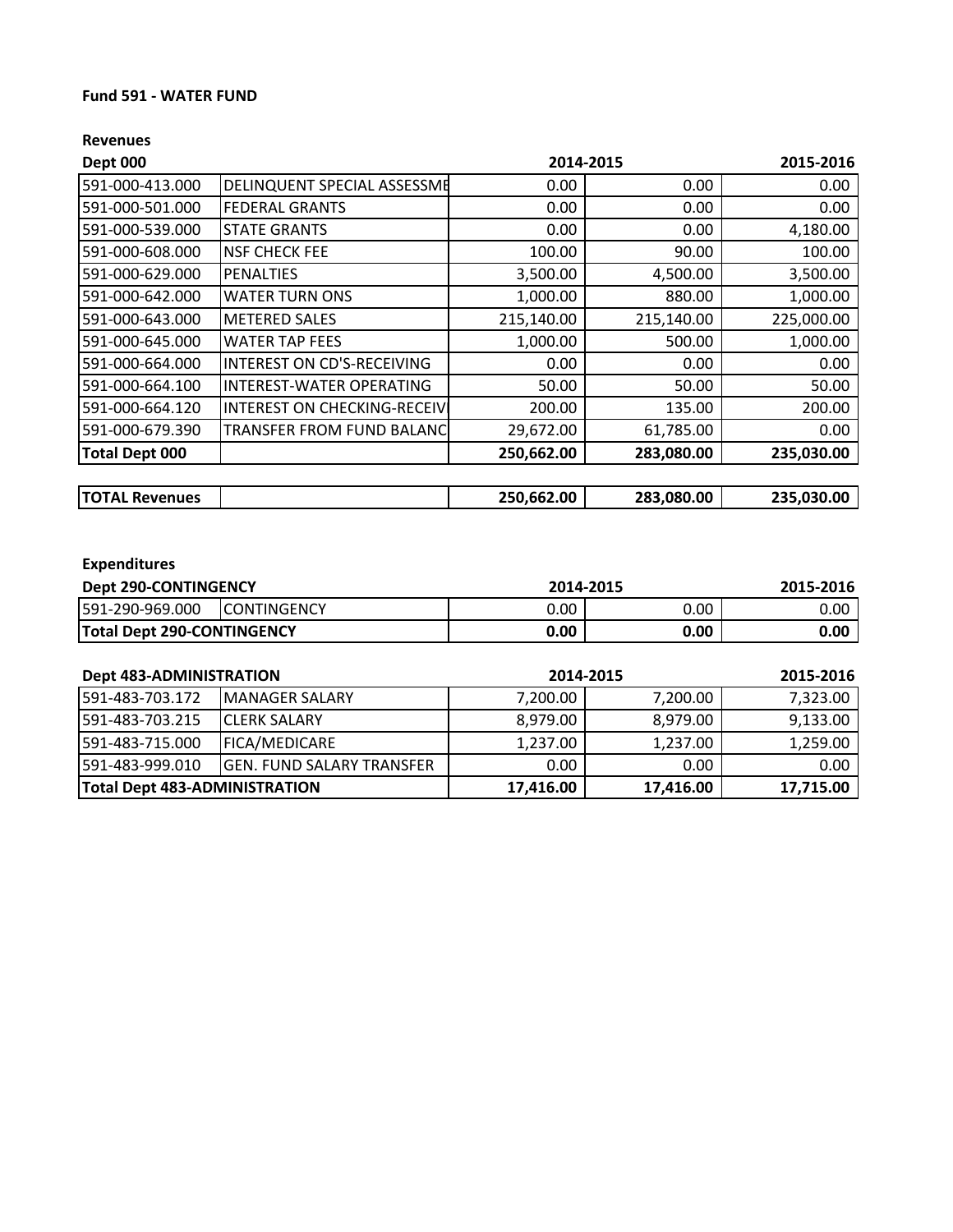# **Dept 550‐COLLECTION**

| <b>Salaries and Benefits</b> |                             | 2014-2015 | 2015-2016 |           |
|------------------------------|-----------------------------|-----------|-----------|-----------|
| 591-550-703.000              | SALARIES-CLERICAL           | 11,401.00 | 11,401.00 | 11,700.00 |
| 591-550-703.010              | <b>OVERTIME PAY</b>         | 0.00      | 0.00      | 0.00      |
| 591-550-703.020              | <b>HOLIDAY PAY</b>          | 394.00    | 394.00    | 405.00    |
| 591-550-703.030              | <b>VACATION PAY</b>         | 1,009.00  | 1,009.00  | 1,035.00  |
| 591-550-703.040              | SICK/PERSONAL               | 526.00    | 526.00    | 540.00    |
| 591-550-703.060              | <b>BONUS</b>                | 0.00      | 0.00      | 0.00      |
| 591-550-715.000              | FICA/MEDICARE               | 860.00    | 860.00    | 922.00    |
| 591-550-716.000              | UNEMPLOYMENT COMPENSATIO    | 10.00     | 10.00     | 10.00     |
| 591-550-717.000              | <b>WORKMAN'S COMP</b>       | 72.00     | 55.00     | 65.00     |
| 591-550-718.000              | <b>PENSION</b>              | 342.00    | 342.00    | 351.00    |
| 591-550-719.000              | <b>HEALTH INSURANCE</b>     | 3,889.00  | 6,600.00  | 5,535.00  |
| 591-550-720.000              | <b>LIFE INSURANCE</b>       | 89.00     | 89.00     | 89.00     |
| 591-550-722.000              | <b>VISION REIMBURSEMENT</b> | 0.00      | 0.00      | 125.00    |
|                              | <b>Total</b>                | 18,592.00 | 21,286.00 | 20,777.00 |

| <b>Supplies and Other Expenses</b> |                           | 2014-2015 |          | 2015-2016 |
|------------------------------------|---------------------------|-----------|----------|-----------|
| 591-550-728.000                    | <b>OFFICE SUPPLIES</b>    | 650.00    | 650.00   | 650.00    |
| 591-550-730.000                    | <b>POSTAGE</b>            | 2,000.00  | 2,000.00 | 2,000.00  |
| 591-550-801.000                    | <b>CONSULTANT FEES</b>    | 0.00      | 0.00     | 0.00      |
| 591-550-807.000                    | <b>AUDIT</b>              | 810.00    | 810.00   | 810.00    |
| 591-550-853.000                    | <b>TELEPHONE</b>          | 614.00    | 614.00   | 614.00    |
| 591-550-853.020                    | <b>CELL PHONE</b>         | 0.00      | 0.00     | 0.00      |
| 591-550-853.040                    | <b>INTERNET SERVICE</b>   | 0.00      | 0.00     | 0.00      |
| 591-550-864.000                    | CONFERENCES/WORKSHOPS     | 150.00    | 150.00   | 300.00    |
| 591-550-901.000                    | PRINTING                  | 219.00    | 400.00   | 400.00    |
| 591-550-934.000                    | <b>SERVICE CONTRACTS</b>  | 400.00    | 400.00   | 400.00    |
| 591-550-936.000                    | <b>TECH SERVICES</b>      | 765.00    | 765.00   | 796.00    |
| 591-550-959.000                    | <b>MISCELLANEOUS</b>      | 525.00    | 525.00   | 200.00    |
| 591-550-960.000                    | <b>BONDS</b>              | 10.00     | 10.00    | 0.00      |
| 591-550-964.000                    | <b>NSF CHECK CHARGES</b>  | 50.00     | 50.00    | 50.00     |
| 591-550-965.000                    | <b>EQUIPMENT PURCHASE</b> | 750.00    | 569.00   | 750.00    |
|                                    | <b>Total</b>              | 6,943.00  | 6,943.00 | 6,970.00  |

|                                                       |                                | 2014-2015 |           | 2015-2016 |
|-------------------------------------------------------|--------------------------------|-----------|-----------|-----------|
| <b>Total Dept 550-COLLECTION</b>                      |                                | 25,535.00 | 28,229.00 | 27,747.00 |
|                                                       |                                |           |           |           |
| Dept 551-UTILITY                                      |                                | 2014-2015 |           | 2015-2016 |
| 1591-551-921.000                                      | <b>IPOWER PUMPING-ELECTRIC</b> | 8,000.00  | 9,184.00  | 9,000.00  |
| 9,184.00<br><b>Total Dept 551-UTILITY</b><br>8,000.00 |                                | 9,000.00  |           |           |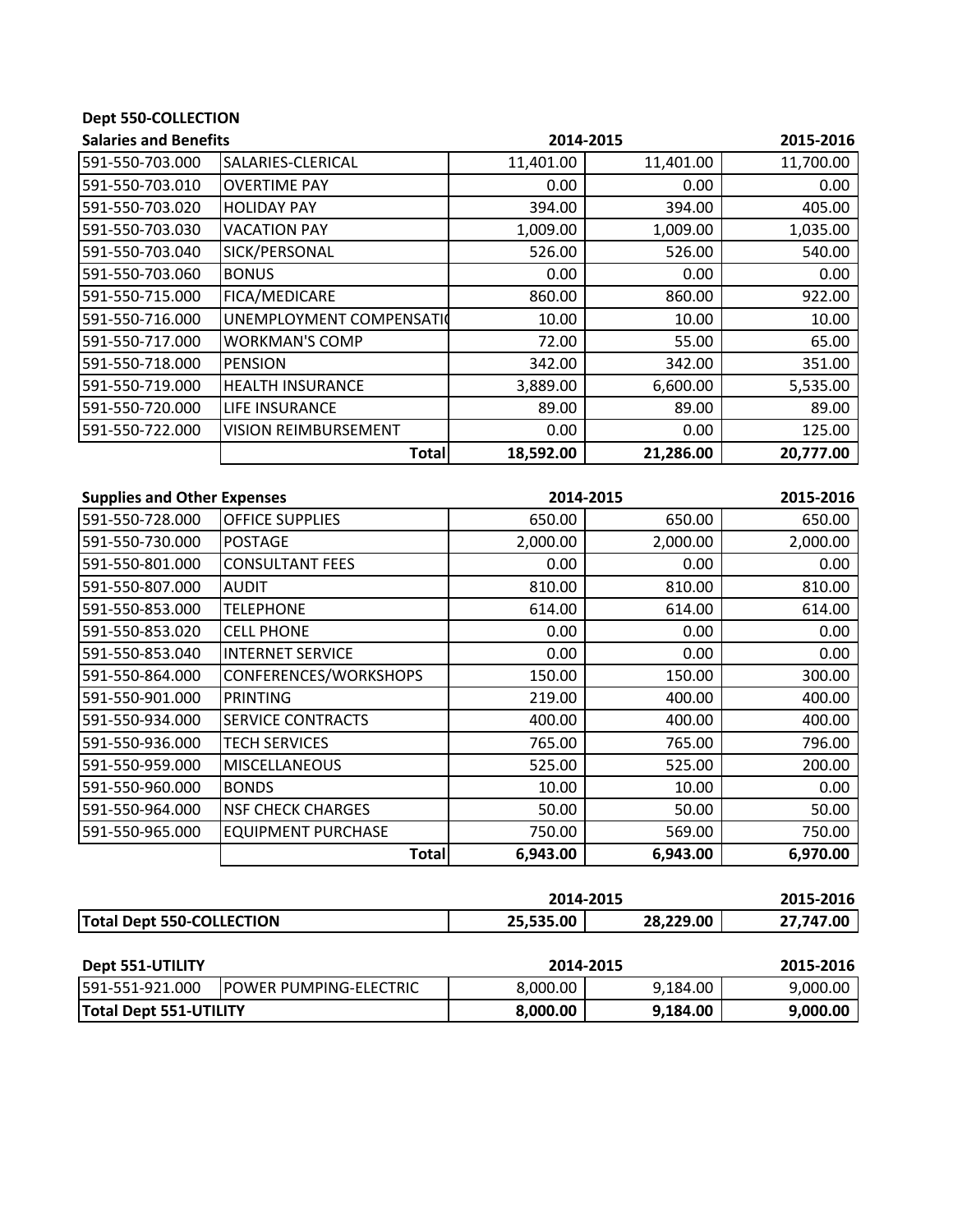## **Dept 552‐DISTRIBUTION**

| <b>Salaries and Benefits</b> |                             | 2014-2015 |           | 2015-2016 |
|------------------------------|-----------------------------|-----------|-----------|-----------|
| 591-552-703.000              | SALARIES-DISTRIBUTION       | 40,591.00 | 36,000.00 | 40,485.00 |
| 591-552-703.010              | <b>OVERTIME PAY</b>         | 1,000.00  | 2,000.00  | 1,500.00  |
| 591-552-703.020              | <b>HOLIDAY PAY</b>          | 2,593.00  | 2,593.00  | 2,626.00  |
| 591-552-703.030              | <b>VACATION PAY</b>         | 5,413.00  | 5,413.00  | 6,711.00  |
| 591-552-703.040              | <b>SICK/PERSONAL PAY</b>    | 3,457.00  | 3,457.00  | 3,502.00  |
| 591-552-715.000              | <b>FICA/MEDICARE</b>        | 3,106.00  | 3,200.00  | 3,201.00  |
| 591-552-716.000              | UNEMPLOYMENT INSURANCE      | 50.00     | 50.00     | 50.00     |
| 591-552-717.000              | <b>WORKMAN'S COMP</b>       | 1,200.00  | 1,880.00  | 2,000.00  |
| 591-552-718.000              | <b>PENSION</b>              | 2,248.00  | 2,248.00  | 3,271.00  |
| 591-552-719.000              | <b>HEALTH INSURANCE</b>     | 13,303.00 | 15,410.00 | 13,307.00 |
| 591-552-720.000              | <b>LIFE INSURANCE</b>       | 234.00    | 290.00    | 322.00    |
| 591-552-720.000              | <b>VISION REIMBURSEMENT</b> | 0.00      | 0.00      | 500.00    |
|                              | Total                       | 73,195.00 | 72,541.00 | 77,475.00 |

| <b>Supplies and Other Expenses</b> |                                   | 2014-2015 |           | 2015-2016 |
|------------------------------------|-----------------------------------|-----------|-----------|-----------|
| 591-552-756.000                    | <b>OPERATING SUPPLIES</b>         | 0.00      | 0.00      | 0.00      |
| 591-552-768.000                    | UNIFORMS/BOOTS/ETC                | 500.00    | 550.00    | 500.00    |
| 591-552-776.000                    | <b>SUPPLIES &amp; MAINTENANCE</b> | 3,000.00  | 4,550.00  | 4,500.00  |
| 591-552-807.000                    | <b>AUDIT</b>                      | 1,215.00  | 1,215.00  | 1,215.00  |
| 591-552-812.000                    | <b>ENGINEERING</b>                | 0.00      | 0.00      | 0.00      |
| 591-552-820.000                    | <b>MISS DIG</b>                   | 106.00    | 580.00    | 522.00    |
| 591-552-821.000                    | <b>WATER TESTING</b>              | 3,200.00  | 3,200.00  | 3,750.00  |
| 591-552-822.000                    | <b>CONTRACTUAL SERVICES</b>       | 4,920.00  | 4,920.00  | 4,920.00  |
| 591-552-853.000                    | PHONE EXPENSE TRANSFER TO C       | 0.00      | 0.00      | 0.00      |
| 591-552-853.020                    | <b>CELL PHONE</b>                 | 600.00    | 600.00    | 600.00    |
| 591-552-864.000                    | <b>CONF/WORKSHOPS</b>             | 500.00    | 2,000.00  | 1,500.00  |
| 591-552-870.000                    | GAS & OIL                         | 0.00      | 0.00      | 0.00      |
| 591-552-943.000                    | <b>EQUIPMENT RENTAL-WATER FUI</b> | 9,000.00  | 12,500.00 | 10,000.00 |
| 591-552-958.000                    | <b>DUES/MEMBERSHIPS</b>           | 500.00    | 670.00    | 600.00    |
| 591-552-959.000                    | <b>MISCELLANEOUS</b>              | 0.00      | 0.00      | 0.00      |
| 591-552-963.000                    | <b>LIABILITY INSURANCE</b>        | 2,514.00  | 2,514.00  | 2,514.00  |
| 591-552-985.000                    | <b>CAPITAL PROJECTS</b>           | 0.00      | 24,500.00 | 54,105.00 |
|                                    | <b>Total</b>                      | 26,055.00 | 57,799.00 | 84,726.00 |

|                                    |           |            | 2015-2016  |
|------------------------------------|-----------|------------|------------|
| <b>Total Dept 552-DISTRIBUTION</b> | 99.250.00 | 130,340.00 | 162.201.00 |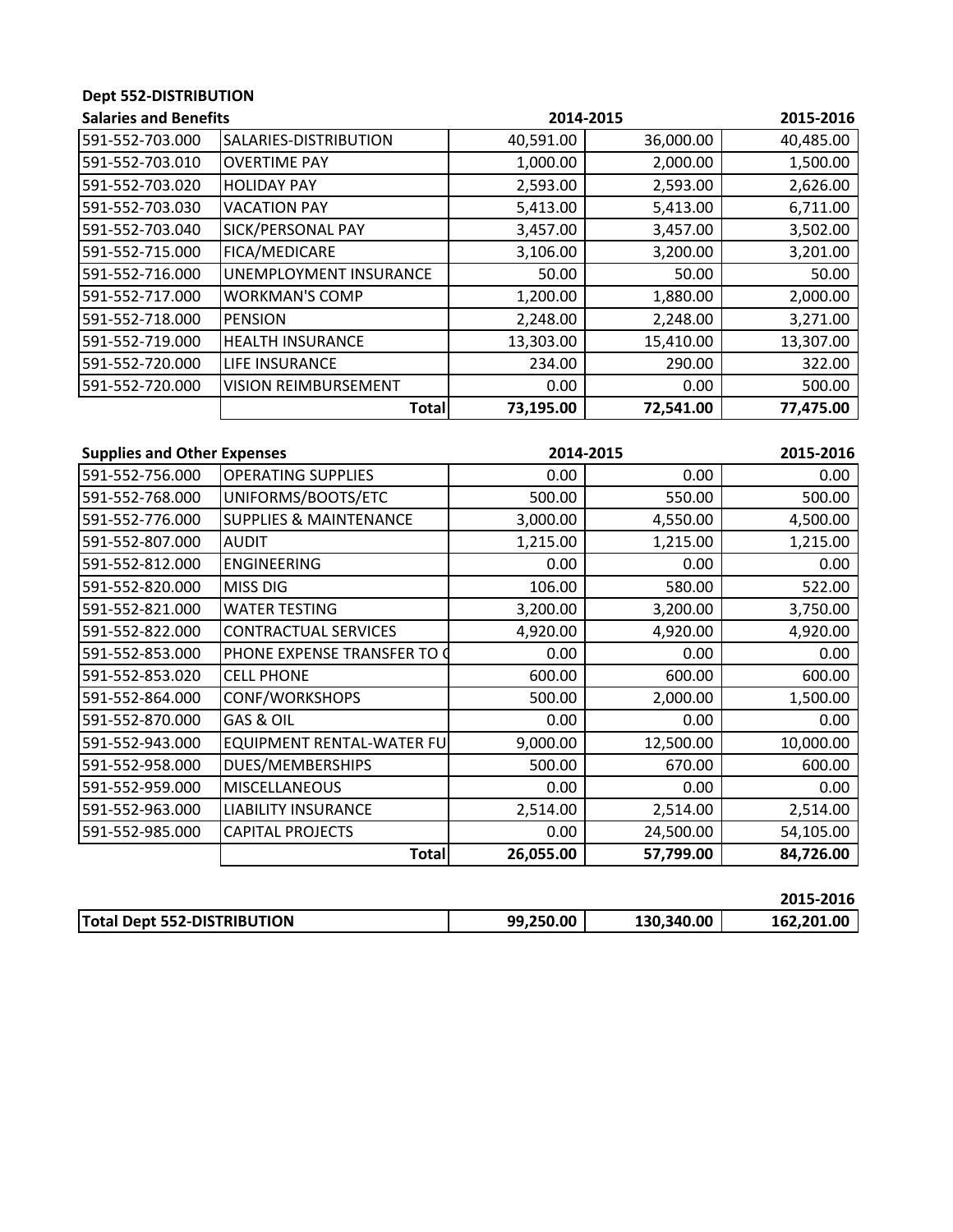| Dept 553-WELLS/TOWER               |                                   |            |           |           |
|------------------------------------|-----------------------------------|------------|-----------|-----------|
| <b>Salaries and Benefits</b>       |                                   | 2014-2015  |           | 2015-2016 |
| 591-553-703.000                    | <b>SALARIES-WELLS &amp; TOWER</b> | 507.00     | 507.00    | 507.00    |
| 591-553-703.010                    | <b>OVERTIME PAY</b>               | 0.00       | 3,600.00  | 0.00      |
| 591-553-715.000                    | FICA/MEDICARE                     | 39.00      | 339.00    | 40.00     |
|                                    | <b>Total</b>                      | 546.00     | 4,446.00  | 547.00    |
| <b>Supplies and Other Expenses</b> |                                   | 2014-2015  |           | 2015-2016 |
| 591-553-931.000                    | <b>MAINT.-WATER SERVICES</b>      | 1,648.00   | 1,648.00  | 1,650.00  |
| 591-553-934.000                    | <b>REPAIR WELLS</b>               | 0.00       | 0.00      | 0.00      |
| 591-553-959.000                    | <b>MISCELLANEOUS</b>              | 250.00     | 250.00    | 150.00    |
| 591-553-963.000                    | <b>LIABILITY INSURNACE</b>        | 3,017.00   | 3,017.00  | 3,020.00  |
| 591-553-968.000                    | <b>DEPRECIATION</b>               | 0.00       | 0.00      | 0.00      |
| 591-553-981.000                    | <b>CAPITAL OUTLAY</b>             | 95,000.00  | 88,550.00 | 13,000.00 |
|                                    | <b>Total</b>                      | 99,915.00  | 93,465.00 | 17,820.00 |
|                                    |                                   | 2014-2015  |           | 2015-2016 |
| Total Dept 553-WELLS/TOWER         |                                   | 100,461.00 | 97,911.00 | 18,367.00 |
| <b>Dept 990-TRANSFERS</b>          |                                   | 2014-2015  |           | 2015-2016 |
| 591-990-999.010                    | <b>TRANSFER TO GENERAL FUND</b>   | 0.00       | 0.00      | 0.00      |

|                           | 2014-2015  |            | 2015-2016  |
|---------------------------|------------|------------|------------|
| <b>TOTAL Expenditures</b> | 250.662.00 | 283,080.00 | 235,030.00 |
|                           |            |            |            |

**Total Dept 990‐TRANSFERS 0.00 0.00 0.00**

| <b>Fund 591 - WATER FUND:</b>              | 2014-2015  |            | 2015-2016  |
|--------------------------------------------|------------|------------|------------|
| <b>ITOTAL REVENUES</b>                     | 250,662.00 | 283,080.00 | 235,030.00 |
| <b>ITOTAL EXPENDITURES</b>                 | 250,662.00 | 283,080.00 | 235,030.00 |
| <b>INET OF REVENUES &amp; EXPENDITURES</b> | 0.00       | 0.00       | 0.00       |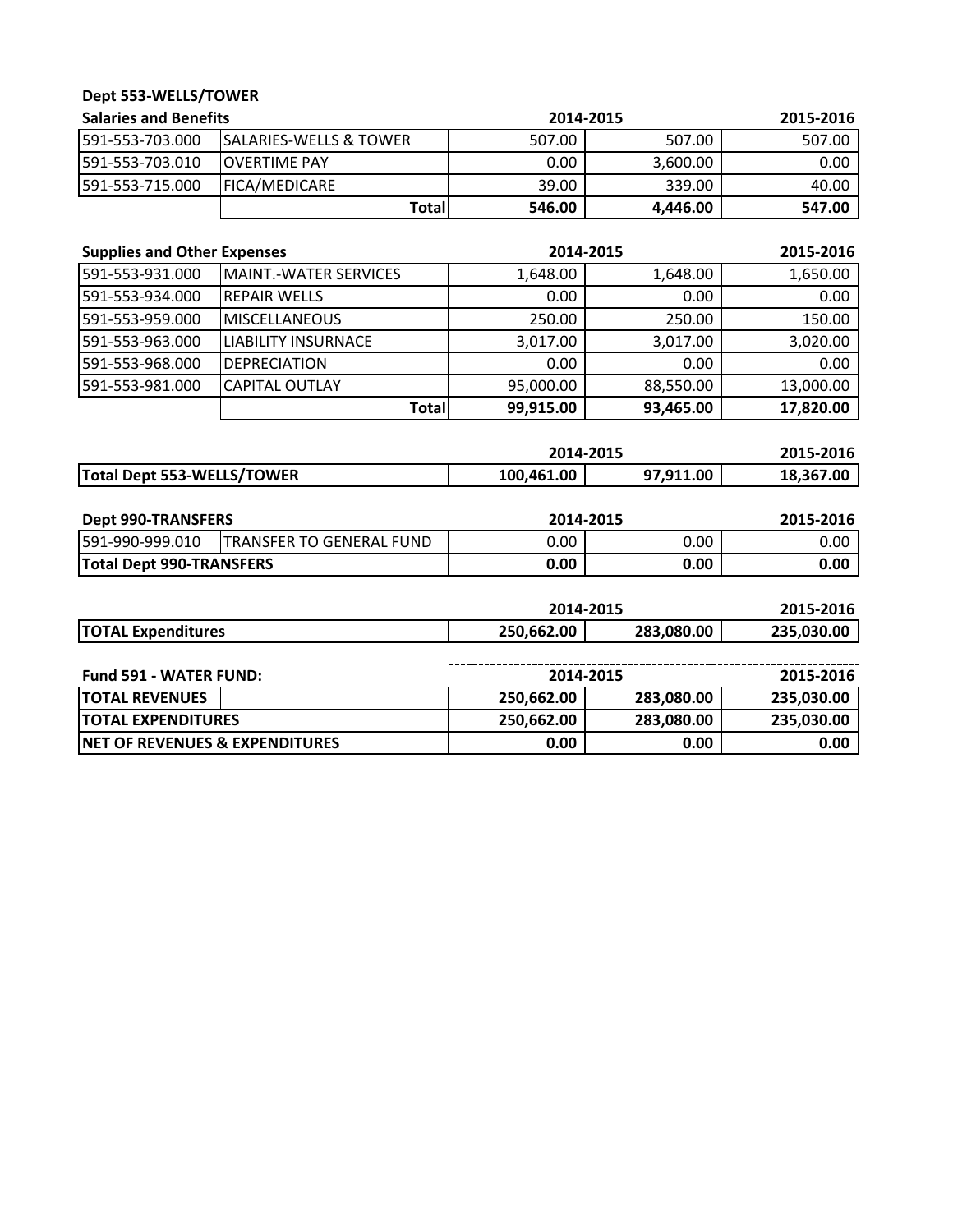### **Fund 661 ‐ MOTOR POOL**

| <b>Dept 000</b><br>2014-2015 |                                     |            | 2015-2016  |            |
|------------------------------|-------------------------------------|------------|------------|------------|
| 661-000-501.000              | <b>GRANT PAYMENTS/FEDERAL</b>       | 0.00       | 0.00       | 0.00       |
| 661-000-660.000              | SALE OF FIXED ASSETS                | 0.00       | 4,000.00   | 0.00       |
| 661-000-664.100              | <b>INTEREST INCOME</b>              | 1,200.00   | 700.00     | 1,200.00   |
| 661-000-668.100              | RENTAL EQUIPMENT-POLICE             | 28,000.00  | 28,000.00  | 30,000.00  |
| 661-000-668.200              | <b>RENTAL EQUIPMENT PARKS</b>       | 8,500.00   | 9,500.00   | 9,250.00   |
| 661-000-668.300              | RENTAL EQUIPMENT-LOCAL              | 24,000.00  | 27,500.00  | 27,000.00  |
| 661-000-668.305              | <b>EQUIP RENTAL TRAFFIC SERV LR</b> | 1,500.00   | 1,500.00   | 1,500.00   |
| 661-000-668.310              | EQUIP RENTAL L/R ICE/SNOW           | 7,080.00   | 7,080.00   | 7,788.00   |
| 661-000-668.400              | RENTAL EQUIPMENT-MAJOR              | 17,500.00  | 17,500.00  | 19,000.00  |
| 661-000-668.405              | RENTAL EQUIP TRAFFIC SERV MF        | 500.00     | 500.00     | 550.00     |
| 661-000-668.410              | EQUIP RENTAL M/R ICE/SNOW           | 7,500.00   | 10,000.00  | 8,250.00   |
| 661-000-668.500              | RENTAL EQUIPMENT-WATER              | 9,000.00   | 12,500.00  | 10,000.00  |
| 661-000-668.600              | RENTAL EQUIPMENT-SEWER LIN          | 500.00     | 1,200.00   | 750.00     |
| 661-000-668.605              | LS MAINT. EQUIP RENTAL              | 7,500.00   | 7,500.00   | 8,250.00   |
| 661-000-668.700              | RENTAL EQIPMENT-PUBLIC WOR          | 3,750.00   | 3,750.00   | 4,125.00   |
| 661-000-673.000              | SALE OF FIXED ASSETS                | 0.00       | 0.00       | 0.00       |
| 661-000-679.390              | TRANSFER FROM FUND BALANC           | 0.00       | 5,895.00   | 131,337.00 |
| <b>Total Dept 000</b>        |                                     | 116,530.00 | 137,125.00 | 259,000.00 |

|                       | 2014-2015  | 2015-2016  |            |
|-----------------------|------------|------------|------------|
| <b>TOTAL Revenues</b> | 116,530.00 | 137,125.00 | 259,000.00 |

| <b>Dept 290-CONTINGENCY</b>       |                     | 2014-2015 |      | 2015-2016 |
|-----------------------------------|---------------------|-----------|------|-----------|
| 661-290-969.000                   | <b>ICONTINGENCY</b> | 42.690.00 | 0.00 | 0.00 I    |
| <b>Total Dept 290-CONTINGENCY</b> |                     | 42.690.00 | 0.00 | 0.00      |

| <b>Dept 301-POLICE DEPARTMENT</b>       |                              |           | 2014-2015 | 2015-2016 |
|-----------------------------------------|------------------------------|-----------|-----------|-----------|
| 661-301-870.000                         | <b>GAS</b>                   | 15,000.00 | 15,000.00 | 15,000.00 |
| 661-301-871.000                         | IOIL                         | 0.00      | 0.00      | 0.00      |
| 661-301-872.000                         | <b>TIRES</b>                 | 1,500.00  | 1,500.00  | 2,000.00  |
| 661-301-930.000                         | <b>REPAIRS</b>               | 3,500.00  | 7,000.00  | 3,500.00  |
| 661-301-962.000                         | <b>INSURANCE</b>             | 4,525.00  | 4,525.00  | 0.00      |
| 661-301-963.000                         | <b>MULTI-PERIL INSURANCE</b> | 1,257.00  | 1,257.00  | 5,782.00  |
| 661-301-968.000                         | <b>DEPRECIATION EXPENSE</b>  | 0.00      | 0.00      | 0.00      |
| 661-301-970.000                         | <b>EQUIPMENT PURCHASED</b>   | 1,000.00  | 0.00      | 1,000.00  |
| 661-301-981.000                         | <b>CAPITAL OUTLAY</b>        | 6,000.00  | 0.00      | 32,500.00 |
| <b>Total Dept 301-POLICE DEPARTMENT</b> |                              | 32,782.00 | 29,282.00 | 59,782.00 |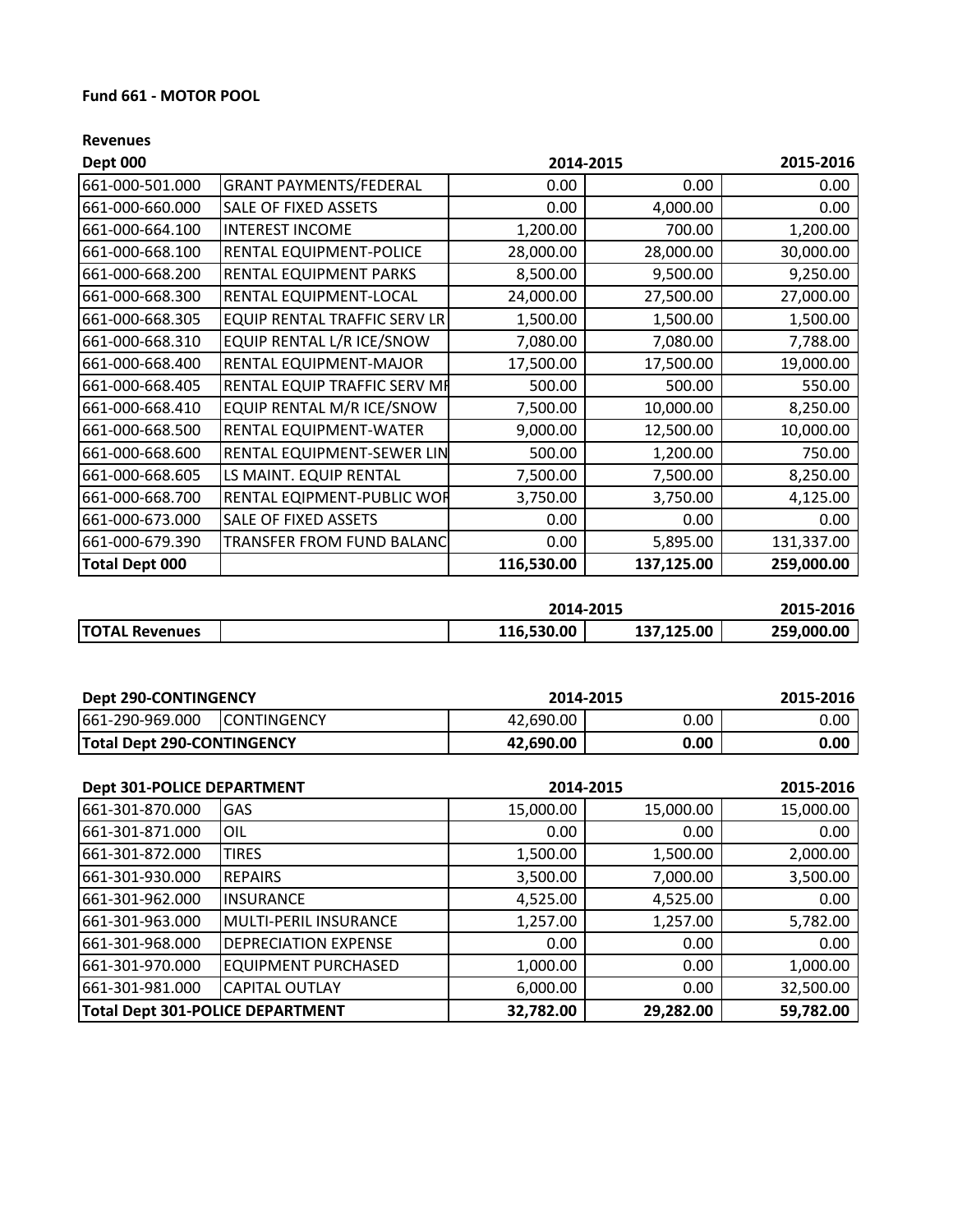| Dept 441-DPW              |                                    | 2014-2015 |            | 2015-2016  |
|---------------------------|------------------------------------|-----------|------------|------------|
| 661-441-807.000           | <b>AUDIT</b>                       | 405.00    | 405.00     | 405.00     |
| 661-441-870.000           | <b>GAS</b>                         | 15,000.00 | 16,500.00  | 18,000.00  |
| 661-441-871.000           | OIL                                | 250.00    | 250.00     | 250.00     |
| 661-441-872.000           | <b>TIRES</b>                       | 1,500.00  | 1,785.00   | 2,000.00   |
| 661-441-930.000           | <b>REPAIRS &amp; MAINTENANCE</b>   | 10,000.00 | 15,000.00  | 7,000.00   |
| 661-441-962.000           | <b>INSURANCE</b>                   | 5,228.00  | 5,228.00   | 0.00       |
| 661-441-963.000           | lMULTI-PERIL INSURANCE             | 1,257.00  | 1,257.00   | 6,485.00   |
| 661-441-968.000           | DEPRECIATION                       | 0.00      | 0.00       | 0.00       |
| 661-441-970.000           | <b>EQUIPMENT PURCHASED</b>         | 0.00      | 60,000.00  | 150,000.00 |
| 661-441-981.000           | <b>CAPITAL OUTLAY</b>              | 0.00      | 0.00       | 0.00       |
| 661-441-995.000           | <b>IMOTOR POOL-INTEREST EXPENS</b> | 0.00      | 0.00       | 0.00       |
| <b>Total Dept 441-DPW</b> |                                    | 33,640.00 | 100,425.00 | 184,140.00 |

| <b>Dept 483-ADMINISTRATION</b><br>2014-2015 |                                   | 2015-2016 |          |           |
|---------------------------------------------|-----------------------------------|-----------|----------|-----------|
| 1661-483-703.172                            | <b>IMANAGER SALARY</b>            | 2,400.00  | 2,400.00 | 2,400.00  |
| 1661-483-703.215                            | <b>ICLERK SALARY</b>              | 4,490.00  | 4,490.00 | 4,490.00  |
| 661-483-715.000                             | <b>IFICA/MEDICARE</b>             | 528.00    | 528.00   | 528.00    |
| 661-483-999.010                             | <b>IGEN. FUND SALARY TRANSFER</b> | 7,660.00  | 0.00     | 7,660.00  |
| <b>Total Dept 483-ADMINISTRATION</b>        |                                   | 7,418.00  | 7,418.00 | 15,078.00 |

|                                 |      | 2014-2015 | <b>SATO</b>        |  |
|---------------------------------|------|-----------|--------------------|--|
| <b>TO1</b><br>ንTAL Expenditures | 0.00 | 25.00     | .00<br>ס בר<br>25. |  |

| <b>Fund 661 - MOTOR POOL:</b>              |            | 2014-2015         |            |
|--------------------------------------------|------------|-------------------|------------|
| <b>ITOTAL REVENUES</b>                     | 116,530.00 | 137,125.00        | 259,000.00 |
| <b>ITOTAL EXPENDITURES</b>                 | 116,530.00 | 137.125.00        | 259,000.00 |
| <b>INET OF REVENUES &amp; EXPENDITURES</b> | 0.00       | 0.00 <sub>1</sub> | 0.00       |

|                                            | 2014-2015    |              | 2015-2016    |  |
|--------------------------------------------|--------------|--------------|--------------|--|
| <b>ITOTAL REVENUES - ALL FUNDS</b>         | 2,233,125.00 | 2,560,163.00 | 2,378,414.00 |  |
| <b>ITOTAL EXPENDITURES - ALL FUNDS</b>     | 2,233,125.00 | 2.559.003.00 | 2.378.414.00 |  |
| <b>INET OF REVENUES &amp; EXPENDITURES</b> | 0.00         | 1,160.00     | 0.00         |  |